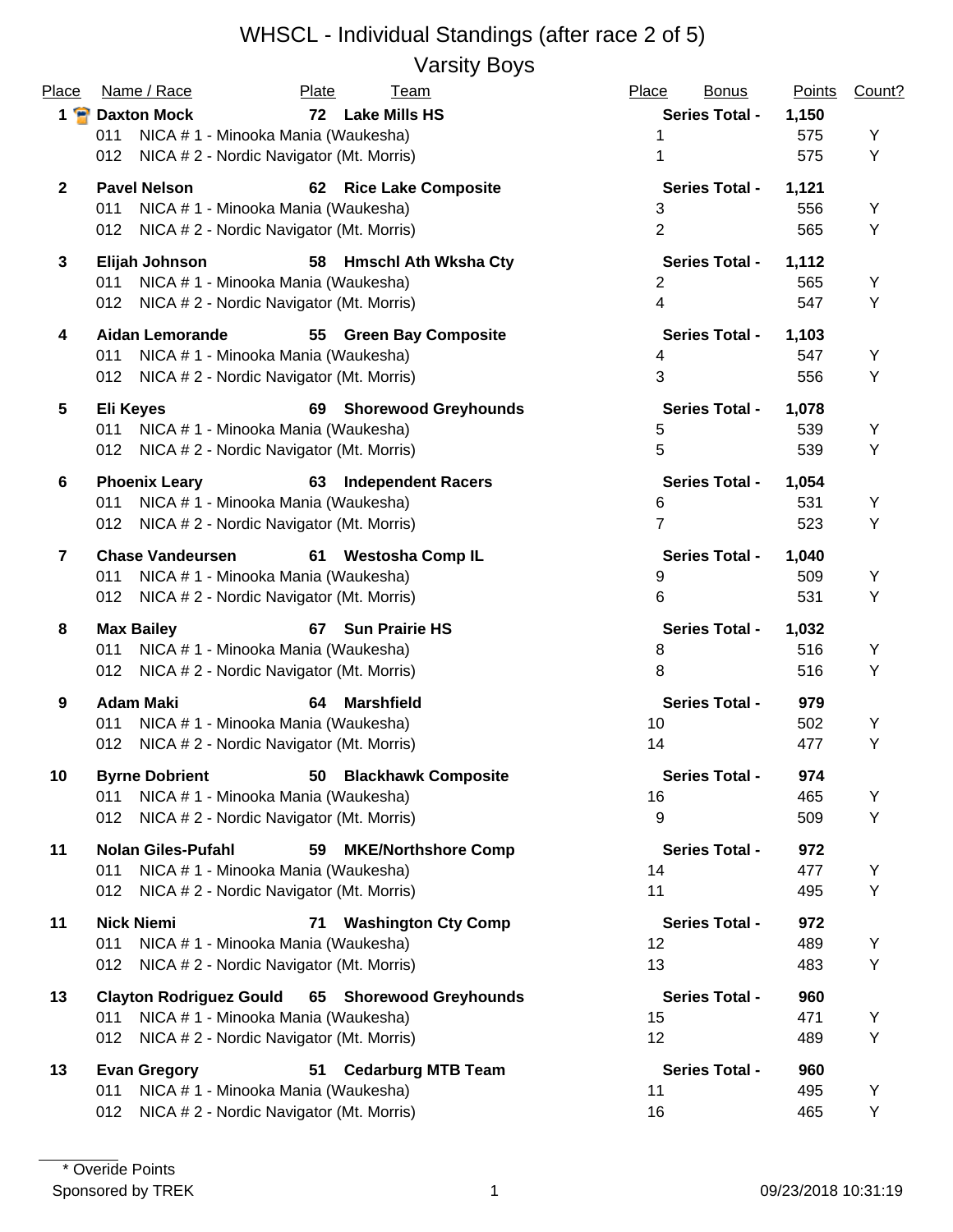Varsity Boys

| Place | Name / Race                                     | Plate | Team                       | Place | <b>Bonus</b>          | <b>Points</b> | Count? |
|-------|-------------------------------------------------|-------|----------------------------|-------|-----------------------|---------------|--------|
| 15    | <b>Roman Poss</b>                               |       | 53 Cedarburg MTB Team      |       | <b>Series Total -</b> | 947           |        |
|       | NICA # 1 - Minooka Mania (Waukesha)<br>011      |       |                            | 20    |                       | 445           | Y      |
|       | NICA # 2 - Nordic Navigator (Mt. Morris)<br>012 |       |                            | 10    |                       | 502           | Y      |
| 16    | <b>Hunter Schmitt</b>                           | 57    | <b>Washington Cty Comp</b> |       | <b>Series Total -</b> | 933           |        |
|       | NICA # 1 - Minooka Mania (Waukesha)<br>011      |       |                            | 13    |                       | 483           | Y      |
|       | NICA # 2 - Nordic Navigator (Mt. Morris)<br>012 |       |                            | 19    |                       | 450           | Y      |
| 17    | <b>Bridger Flory</b>                            | 66    | <b>Rhinelander HS</b>      |       | <b>Series Total -</b> | 921           |        |
|       | NICA # 1 - Minooka Mania (Waukesha)<br>011      |       |                            | 19    |                       | 450           | Y      |
|       | 012<br>NICA # 2 - Nordic Navigator (Mt. Morris) |       |                            | 15    |                       | 471           | Y      |
| 18    | <b>Malachi Berry</b>                            |       | 54 Fall Creek Comp         |       | <b>Series Total -</b> | 920           |        |
|       | NICA # 1 - Minooka Mania (Waukesha)<br>011      |       |                            | 17    |                       | 460           | Y      |
|       | NICA # 2 - Nordic Navigator (Mt. Morris)<br>012 |       |                            | 17    |                       | 460           | Y      |
| 19    | <b>Arlen Slaymaker</b>                          | 68    | <b>Madison West HS</b>     |       | <b>Series Total -</b> | 910           |        |
|       | NICA # 1 - Minooka Mania (Waukesha)<br>011      |       |                            | 18    |                       | 455           | Y      |
|       | NICA # 2 - Nordic Navigator (Mt. Morris)<br>012 |       |                            | 18    |                       | 455           | Y      |
| 20    | <b>Trevor Flinton</b>                           | 60    | <b>Independent Racers</b>  |       | <b>Series Total -</b> | 523           |        |
|       | NICA # 1 - Minooka Mania (Waukesha)<br>011      |       |                            | 7     |                       | 523           | Υ      |
| 21    | <b>Seth Petersen</b>                            | 56    | La Crosse Logan HS         |       | <b>Series Total -</b> | 440           |        |
|       | NICA # 1 - Minooka Mania (Waukesha)<br>011      |       |                            | 21    |                       | 440           | Υ      |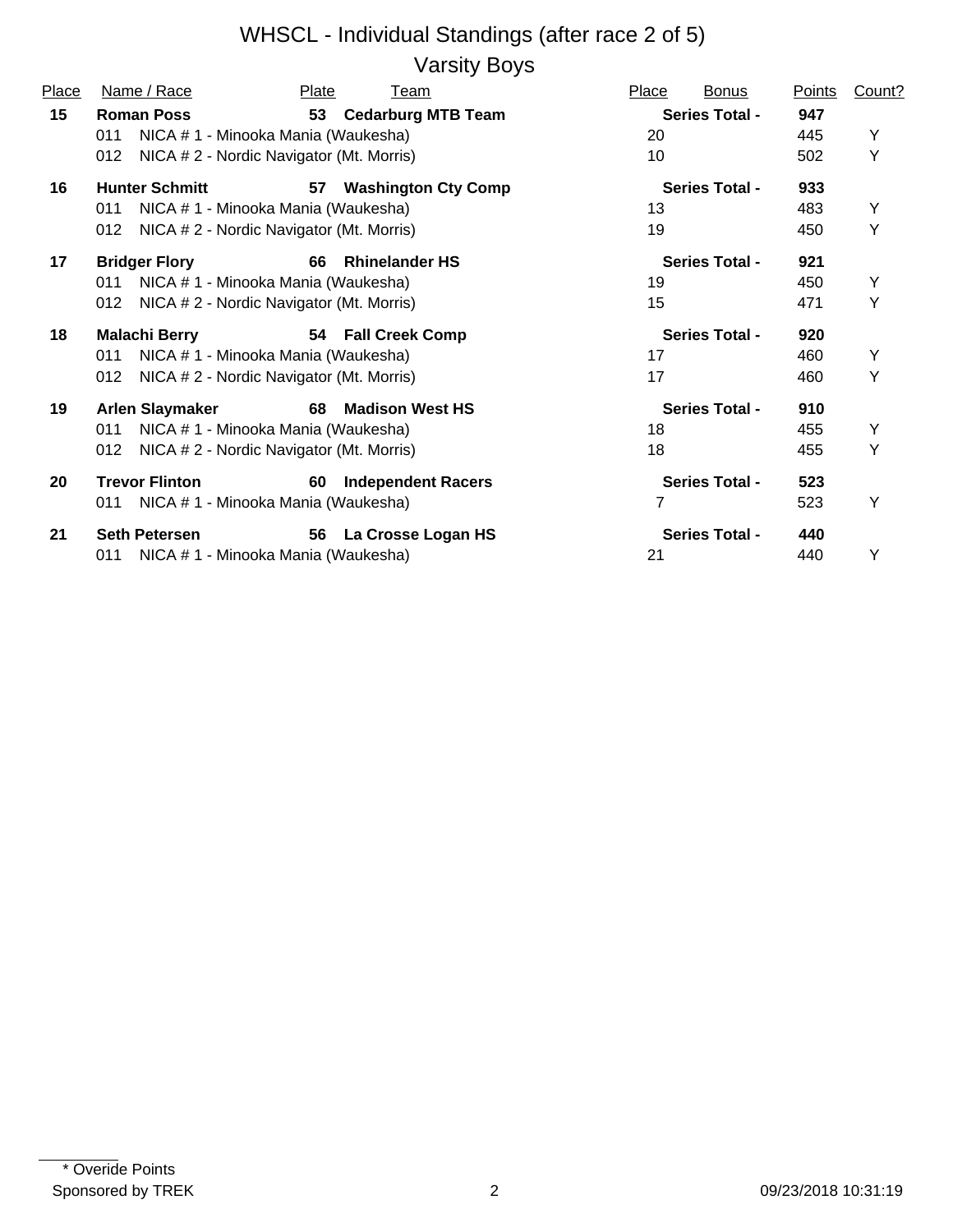D1 JV III Boys

| Place           | Name / Race                                       | Plate<br><b>Team</b>          | Place<br><b>Bonus</b>    | <b>Points</b> | Count? |
|-----------------|---------------------------------------------------|-------------------------------|--------------------------|---------------|--------|
|                 | 1 P Cole Hagen                                    | 236 Hmschl Ath Wksha Cty      | <b>Series Total -</b>    | 1,070         |        |
|                 | 011<br>NICA # 1 - Minooka Mania (Waukesha)        |                               | $\overline{2}$           | 530           | Υ      |
|                 | NICA # 2 - Nordic Navigator (Mt. Morris)<br>012   |                               | 1                        | 540           | Y      |
|                 | 1 B Joshua Caron                                  | 228 Sun Prairie HS            | <b>Series Total -</b>    | 1,070         |        |
|                 | NICA # 1 - Minooka Mania (Waukesha)<br>011        |                               | 1                        | 540           | Υ      |
|                 | NICA # 2 - Nordic Navigator (Mt. Morris)<br>012   |                               | $\overline{2}$           | 530           | Υ      |
| $\mathbf{3}$    | <b>Isak Keyes</b>                                 | 219 Shorewood Greyhounds      | <b>Series Total -</b>    | 1,033         |        |
|                 | NICA # 1 - Minooka Mania (Waukesha)<br>011        |                               | 3                        | 521           | Υ      |
|                 | NICA # 2 - Nordic Navigator (Mt. Morris)<br>012   |                               | $\overline{\mathcal{A}}$ | 512           | Υ      |
| 4               | <b>Charlie De Vogel</b>                           | 218 Shorewood Greyhounds      | <b>Series Total -</b>    | 1,025         |        |
|                 | NICA # 1 - Minooka Mania (Waukesha)<br>011        |                               | 5                        | 504           | Υ      |
|                 | NICA # 2 - Nordic Navigator (Mt. Morris)<br>012   |                               | 3                        | 521           | Υ      |
| 5               | lan Tweedie                                       | <b>Mukwonago HS</b><br>233    | <b>Series Total -</b>    | 1,016         |        |
|                 | NICA # 1 - Minooka Mania (Waukesha)<br>011        |                               | 4                        | 512           | Y      |
|                 | NICA # 2 - Nordic Navigator (Mt. Morris)<br>012   |                               | 5                        | 504           | Υ      |
| $6\phantom{1}6$ | <b>Karl Herring</b>                               | <b>Madison West HS</b><br>207 | <b>Series Total -</b>    | 984           |        |
|                 | NICA # 1 - Minooka Mania (Waukesha)<br>011        |                               | 7                        | 488           | Υ      |
|                 | NICA # 2 - Nordic Navigator (Mt. Morris)<br>012   |                               | 6                        | 496           | Υ      |
| $\overline{7}$  | <b>Zane Bannink</b>                               | 234 Shorewood Greyhounds      | <b>Series Total -</b>    | 948           |        |
|                 | NICA # 1 - Minooka Mania (Waukesha)<br>011        |                               | 9                        | 474           | Υ      |
|                 | NICA # 2 - Nordic Navigator (Mt. Morris)<br>012   |                               | 9                        | 474           | Y      |
| 8               | <b>Owen Roltgen</b>                               | 227 Sun Prairie HS            | <b>Series Total -</b>    | 941           |        |
|                 | NICA # 1 - Minooka Mania (Waukesha)<br>011        |                               | 8                        | 481           | Υ      |
|                 | 012 NICA # 2 - Nordic Navigator (Mt. Morris)      |                               | 11                       | 460           | Y      |
| 9               | <b>Josh Perry</b>                                 | 204 La Crosse Logan HS        | <b>Series Total -</b>    | 929           |        |
|                 | NICA # 1 - Minooka Mania (Waukesha)<br>011        |                               | 13                       | 448           | Υ      |
|                 | NICA # 2 - Nordic Navigator (Mt. Morris)<br>012   |                               | 8                        | 481           | Y      |
| 10              | <b>Jack Tobin</b>                                 | 211 Madison West HS           | <b>Series Total -</b>    | 924           |        |
|                 | NICA # 1 - Minooka Mania (Waukesha)<br>011        |                               | 15                       | 436           | Y      |
|                 | 012<br>NICA # 2 - Nordic Navigator (Mt. Morris)   |                               | $\overline{7}$           | 488           | Υ      |
|                 |                                                   |                               |                          |               |        |
| 11              | <b>Cole Shanks</b>                                | 235 Hmschl Ath Wksha Cty      | <b>Series Total -</b>    | 921           |        |
|                 | 011<br>NICA # 1 - Minooka Mania (Waukesha)<br>012 |                               | 10<br>12                 | 467<br>454    | Y<br>Υ |
|                 | NICA # 2 - Nordic Navigator (Mt. Morris)          |                               |                          |               |        |
| 12              | <b>Caden Boge</b>                                 | 203 La Crosse Logan HS        | <b>Series Total -</b>    | 909           |        |
|                 | NICA # 1 - Minooka Mania (Waukesha)<br>011        |                               | 14                       | 442           | Y      |
|                 | NICA # 2 - Nordic Navigator (Mt. Morris)<br>012   |                               | 10                       | 467           | Υ      |
| 13              | <b>Frederick Wisner</b>                           | <b>Rhinelander HS</b><br>225  | <b>Series Total -</b>    | 902           |        |
|                 | NICA # 1 - Minooka Mania (Waukesha)<br>011        |                               | 12                       | 454           | Y      |
|                 | NICA # 2 - Nordic Navigator (Mt. Morris)<br>012   |                               | 13                       | 448           | Υ      |
| 14              | <b>Jack Hietpas</b>                               | 220 Shorewood Greyhounds      | <b>Series Total -</b>    | 890           |        |
|                 | NICA # 1 - Minooka Mania (Waukesha)<br>011        |                               | 11                       | 460           | Υ      |
|                 | NICA # 2 - Nordic Navigator (Mt. Morris)<br>012   |                               | 16                       | 430           | Y      |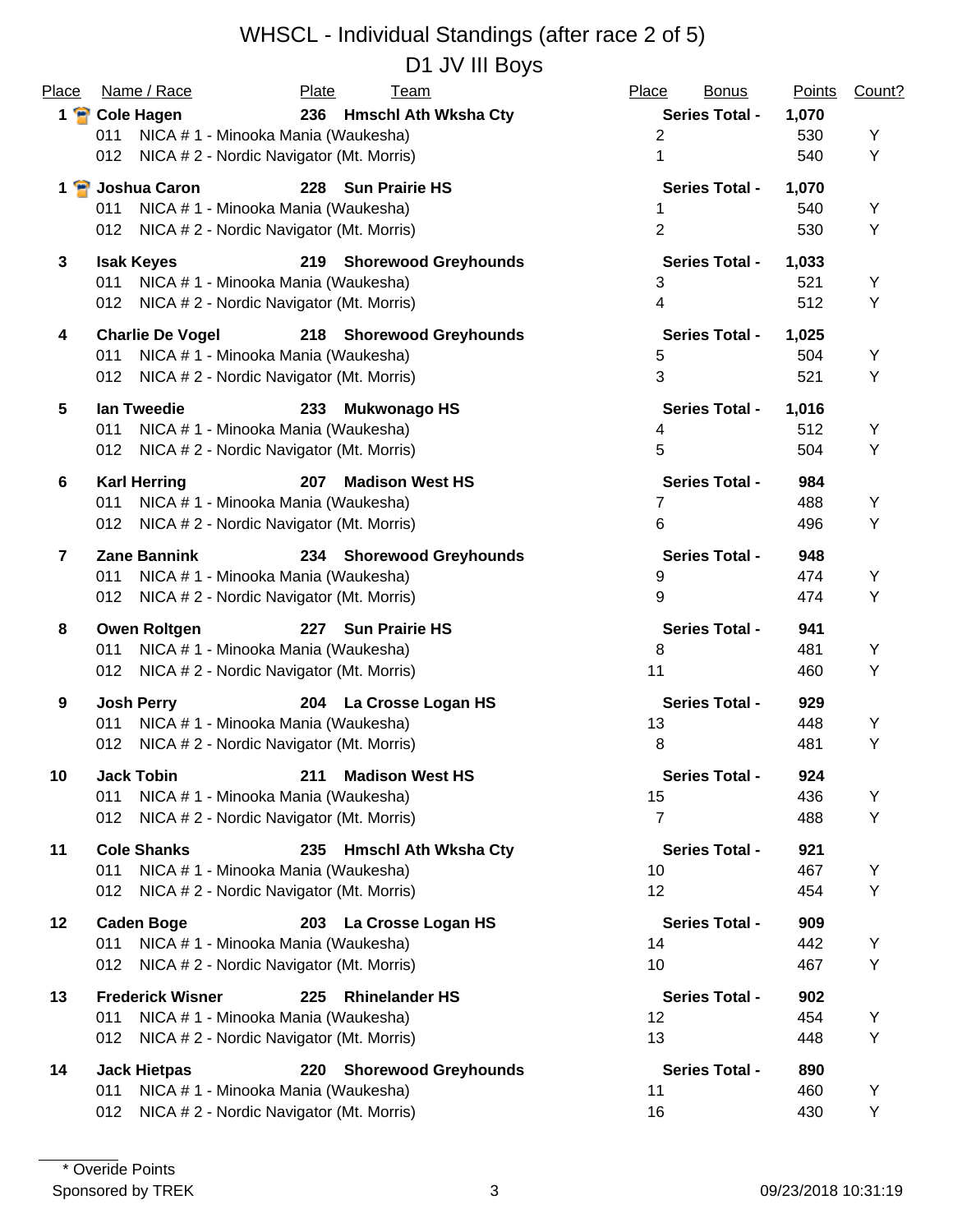#### WHSCL - Individual Standings (after race 2 of 5) D1 JV III Boys

| Place | Name / Race                                  | Plate<br>Team                            | Place<br><b>Bonus</b> | <b>Points</b> | Count? |
|-------|----------------------------------------------|------------------------------------------|-----------------------|---------------|--------|
| 15    | <b>Hoyt Hall</b>                             | <b>Marshfield</b><br>214                 | <b>Series Total -</b> | 872           |        |
|       | 011                                          | NICA # 1 - Minooka Mania (Waukesha)      | 6                     | 496           | Υ      |
|       | 012                                          | NICA # 2 - Nordic Navigator (Mt. Morris) | 28                    | 376           | Y      |
| 16    | Nick Koprowski                               | 226 Sun Prairie HS                       | <b>Series Total -</b> | 867           |        |
|       | 011                                          | NICA # 1 - Minooka Mania (Waukesha)      | 17                    | 425           | Υ      |
|       | 012                                          | NICA # 2 - Nordic Navigator (Mt. Morris) | 14                    | 442           | Υ      |
| 17    | <b>Ben Lawyer</b>                            | 212<br><b>Marshfield</b>                 | <b>Series Total -</b> | 866           |        |
|       | 011                                          | NICA # 1 - Minooka Mania (Waukesha)      | 16                    | 430           | Y      |
|       | 012                                          | NICA # 2 - Nordic Navigator (Mt. Morris) | 15                    | 436           | Υ      |
| 18    | <b>Bergen Frank-Loron</b>                    | 223 Verona HS                            | <b>Series Total -</b> | 825           |        |
|       | 011                                          | NICA # 1 - Minooka Mania (Waukesha)      | 19                    | 415           | Y      |
|       | 012                                          | NICA # 2 - Nordic Navigator (Mt. Morris) | 20                    | 410           | Y      |
| 19    | Jake Brozyna                                 | 208<br><b>Madison West HS</b>            | <b>Series Total -</b> | 820           |        |
|       | 011                                          | NICA # 1 - Minooka Mania (Waukesha)      | 18                    | 420           | Y      |
|       | 012                                          | NICA # 2 - Nordic Navigator (Mt. Morris) | 22                    | 400           | Y      |
| 20    | <b>Max Dorr</b>                              | 209<br><b>Madison West HS</b>            | <b>Series Total -</b> | 817           |        |
|       | 011                                          | NICA # 1 - Minooka Mania (Waukesha)      | 24                    | 392           | Y      |
|       | 012                                          | NICA # 2 - Nordic Navigator (Mt. Morris) | 17                    | 425           | Υ      |
| 21    | <b>Jack Harris</b>                           | 216<br><b>Mukwonago HS</b>               | <b>Series Total -</b> | 804           |        |
|       | 011                                          | NICA # 1 - Minooka Mania (Waukesha)      | 26                    | 384           | Y      |
|       | 012                                          | NICA # 2 - Nordic Navigator (Mt. Morris) | 18                    | 420           | Y      |
| 22    | <b>Tanner Boge</b>                           | 205 La Crosse Logan HS                   | <b>Series Total -</b> | 796           |        |
|       | 011                                          | NICA # 1 - Minooka Mania (Waukesha)      | 22                    | 400           | Υ      |
|       | 012                                          | NICA # 2 - Nordic Navigator (Mt. Morris) | 23                    | 396           | Υ      |
| 23    | <b>Marcos Pi</b>                             | <b>Madison West HS</b><br>230            | <b>Series Total -</b> | 793           |        |
|       | 011                                          | NICA # 1 - Minooka Mania (Waukesha)      | 21                    | 405           | Y      |
|       | 012                                          | NICA # 2 - Nordic Navigator (Mt. Morris) | 25                    | 388           | Y      |
| 24    | Jaden Solari                                 | 232 Madison West HS                      | <b>Series Total -</b> | 785           |        |
|       | 011                                          | NICA # 1 - Minooka Mania (Waukesha)      | 27                    | 380           | Υ      |
|       | 012                                          | NICA # 2 - Nordic Navigator (Mt. Morris) | 21                    | 405           | Y      |
| 25    | <b>Ben Baur</b>                              | 213<br><b>Marshfield</b>                 | <b>Series Total -</b> | 780           |        |
|       | 011                                          | NICA # 1 - Minooka Mania (Waukesha)      | 25                    | 388           | Y      |
|       | 012                                          | NICA # 2 - Nordic Navigator (Mt. Morris) | 24                    | 392           | Y      |
| 26    | <b>Jake Statz</b>                            | <b>Madison West HS</b><br>210            | <b>Series Total -</b> | 756           |        |
|       | 011                                          | NICA # 1 - Minooka Mania (Waukesha)      | 28                    | 376           | Υ      |
|       | 012                                          | NICA # 2 - Nordic Navigator (Mt. Morris) | 27                    | 380           | Y      |
| 27    | <b>Shane Smith</b>                           | 217<br><b>Mukwonago HS</b>               | <b>Series Total -</b> | 753           |        |
|       | 011                                          | NICA # 1 - Minooka Mania (Waukesha)      | 30                    | 369           | Υ      |
|       | 012                                          | NICA # 2 - Nordic Navigator (Mt. Morris) | 26                    | 384           | Y      |
| 28    | <b>Jared Schwartz</b>                        | 215<br><b>Menomonee Falls HS</b>         | <b>Series Total -</b> | 415           |        |
|       | 012 NICA # 2 - Nordic Navigator (Mt. Morris) |                                          | 19                    | 415           | Y      |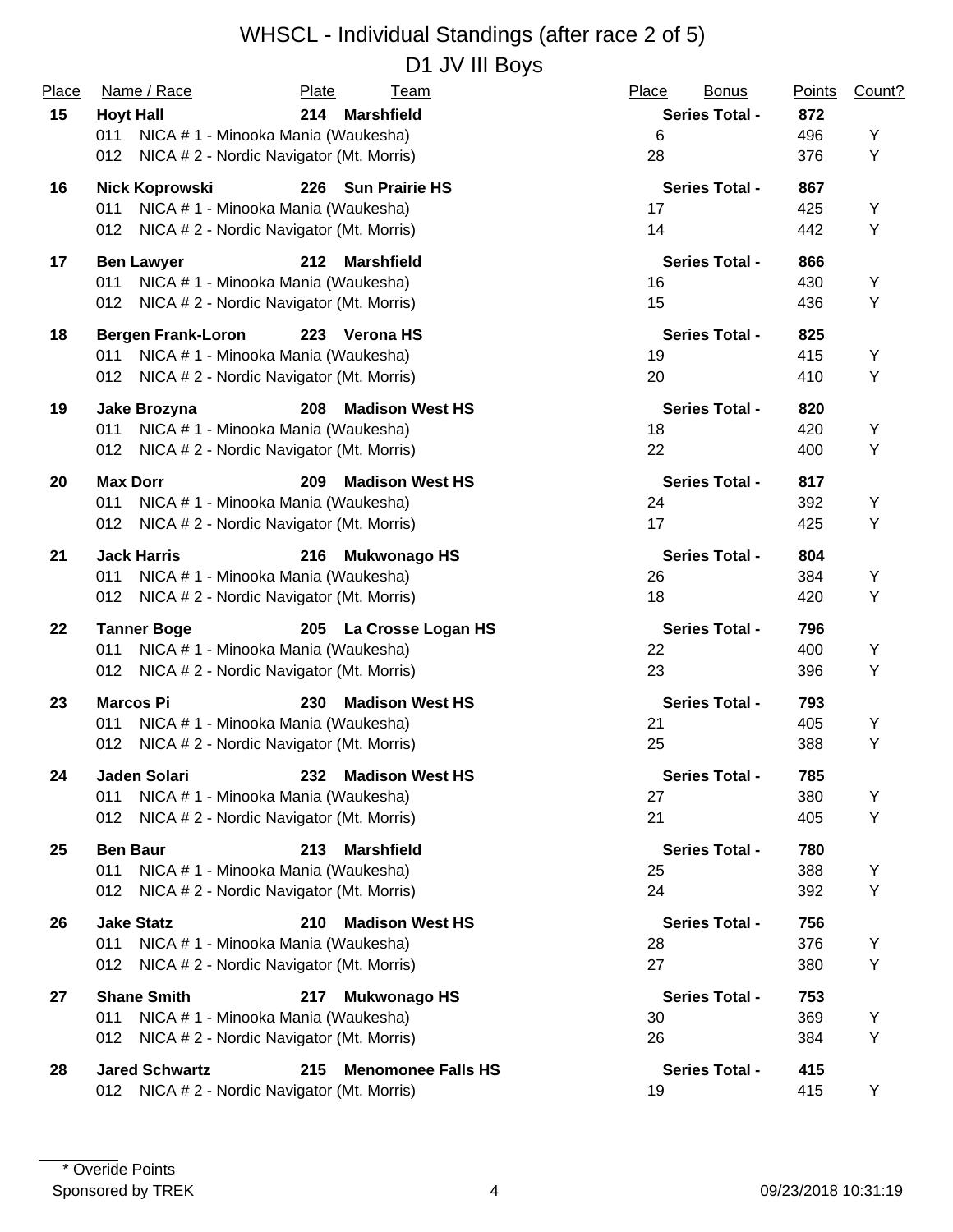#### WHSCL - Individual Standings (after race 2 of 5) D1 JV III Boys

| Place | Name / Race                                | Plate<br>Team          | Place<br><b>Bonus</b> | <b>Points</b> | Count? |
|-------|--------------------------------------------|------------------------|-----------------------|---------------|--------|
| 29    | <b>Ethan Lewellin</b>                      | Lake Mills HS<br>202   | <b>Series Total -</b> | 410           |        |
|       | NICA # 1 - Minooka Mania (Waukesha)<br>011 |                        | 20                    | 410           | Y      |
| 30    | <b>Sam Novak</b>                           | 242 La Crosse Logan HS | <b>Series Total -</b> | 396           |        |
|       | NICA # 1 - Minooka Mania (Waukesha)<br>011 |                        | 23                    | 396           | Y      |
| 31    | <b>Trevor Iggulden</b>                     | 239 Sun Prairie HS     | <b>Series Total -</b> | 372           |        |
|       | NICA # 1 - Minooka Mania (Waukesha)<br>011 |                        | 29                    | 372           |        |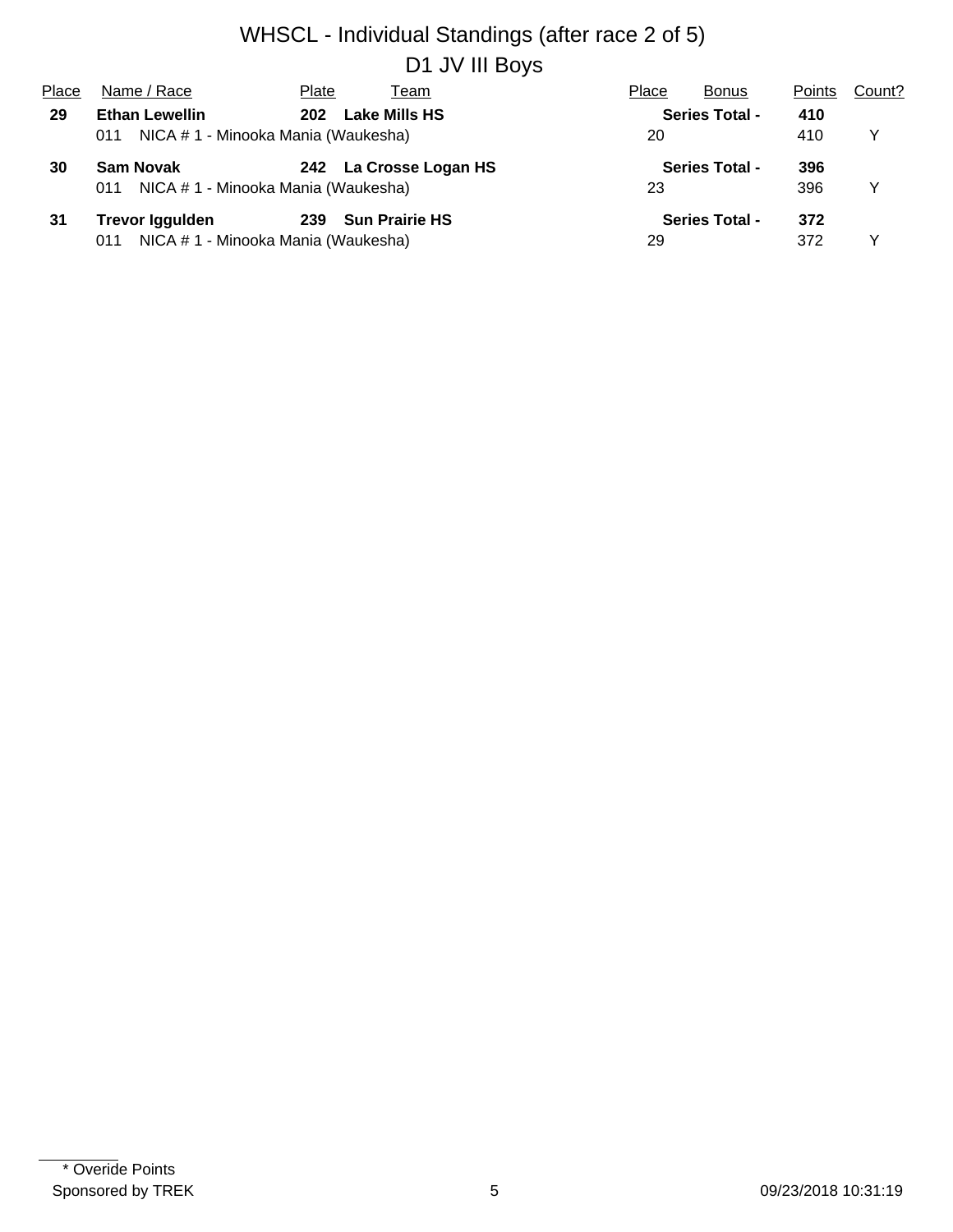| Place           | Name / Race                                  | Plate<br><b>Team</b>                     | Place<br><b>Bonus</b> | <b>Points</b> | Count? |
|-----------------|----------------------------------------------|------------------------------------------|-----------------------|---------------|--------|
|                 | 1 Sam Paupore                                | 341<br><b>Westosha Comp SPort</b>        | <b>Series Total -</b> | 1,070         |        |
|                 | 011                                          | NICA # 1 - Minooka Mania (Waukesha)      | 1                     | 540           | Υ      |
|                 | 012                                          | NICA # 2 - Nordic Navigator (Mt. Morris) | $\overline{2}$        | 530           | Υ      |
| $\mathbf{2}$    | <b>Isaiah Berry</b>                          | 303 Fall Creek Comp                      | <b>Series Total -</b> | 1,061         |        |
|                 | 011                                          | NICA # 1 - Minooka Mania (Waukesha)      | 3                     | 521           | Υ      |
|                 | 012 NICA # 2 - Nordic Navigator (Mt. Morris) |                                          | 1                     | 540           | Υ      |
| $\mathbf{3}$    | <b>Bennett Gargulak</b>                      | 315 Rice Lake Composite                  | <b>Series Total -</b> | 1,018         |        |
|                 | 011                                          | NICA # 1 - Minooka Mania (Waukesha)      | 2                     | 530           | Υ      |
|                 | 012                                          | NICA # 2 - Nordic Navigator (Mt. Morris) | $\overline{7}$        | 488           | Υ      |
| 4               | <b>Louis Hindman</b>                         | <b>Marquette Senior HS</b><br>328        | <b>Series Total -</b> | 984           |        |
|                 | 011                                          | NICA #1 - Minooka Mania (Waukesha)       | 7                     | 488           | Υ      |
|                 | 012                                          | NICA # 2 - Nordic Navigator (Mt. Morris) | 6                     | 496           | Υ      |
| 5               | <b>Kevin Urban</b>                           | 339 Westosha Comp IL                     | <b>Series Total -</b> | 963           |        |
|                 | 011                                          | NICA # 1 - Minooka Mania (Waukesha)      | 6                     | 496           | Υ      |
|                 | 012                                          | NICA # 2 - Nordic Navigator (Mt. Morris) | 10                    | 467           | Υ      |
| $6\phantom{1}6$ | <b>Emory Hutchens</b>                        | 333 Cambridge HS                         | <b>Series Total -</b> | 948           |        |
|                 | 011                                          | NICA # 1 - Minooka Mania (Waukesha)      | 10                    | 467           | Υ      |
|                 | 012                                          | NICA # 2 - Nordic Navigator (Mt. Morris) | 8                     | 481           | Υ      |
| $\overline{7}$  | <b>Edward Hale</b>                           | 313 La Crosse Composite                  | <b>Series Total -</b> | 922           |        |
|                 | NICA # 1 - Minooka Mania (Waukesha)<br>011   |                                          | 13                    | 448           | Υ      |
|                 | 012                                          | NICA # 2 - Nordic Navigator (Mt. Morris) | 9                     | 474           | Υ      |
| 8               | <b>Zack Keating</b>                          | 311<br>Janesville                        | <b>Series Total -</b> | 916           |        |
|                 | NICA # 1 - Minooka Mania (Waukesha)<br>011   |                                          | 9                     | 474           | Y      |
|                 | 012                                          | NICA # 2 - Nordic Navigator (Mt. Morris) | 14                    | 442           | Υ      |
| 9               | <b>Caden Holm</b>                            | 906 Adventure Comp<br>340                | <b>Series Total -</b> | 902           |        |
|                 | 011                                          | NICA # 1 - Minooka Mania (Waukesha)      | 12                    | 454           | Y      |
|                 | 012                                          | NICA # 2 - Nordic Navigator (Mt. Morris) | 13                    | 448           | Υ      |
| 10              | <b>Porter Thorpe</b>                         | 319 Wausau East                          | <b>Series Total -</b> | 881           |        |
|                 | 011                                          | NICA # 1 - Minooka Mania (Waukesha)      | 8                     | 481           | Υ      |
|                 | 012                                          | NICA # 2 - Nordic Navigator (Mt. Morris) | 22                    | 400           | Υ      |
| 11              | <b>Rider Rainer</b>                          | 327 Westosha Comp                        | <b>Series Total -</b> | 880           |        |
|                 | 011                                          | NICA # 1 - Minooka Mania (Waukesha)      | 18                    | 420           | Y      |
|                 | 012                                          | NICA # 2 - Nordic Navigator (Mt. Morris) | 11                    | 460           | Υ      |
| 12              | <b>Tanner Johnson</b>                        | 317 Sun Prairie Cards                    | <b>Series Total -</b> | 878           |        |
|                 | 011                                          | NICA # 1 - Minooka Mania (Waukesha)      | 14                    | 442           | Y      |
|                 | 012                                          | NICA # 2 - Nordic Navigator (Mt. Morris) | 15                    | 436           | Υ      |
| 13              | <b>Kaleb Moore</b>                           | 309 Green Bay Composite                  | <b>Series Total -</b> | 875           |        |
|                 | 011                                          | NICA # 1 - Minooka Mania (Waukesha)      | 11                    | 460           | Y      |
|                 | 012                                          | NICA # 2 - Nordic Navigator (Mt. Morris) | 19                    | 415           | Υ      |
| 14              | <b>Ethan Janssen</b>                         | 320 Washington Cty Comp                  | <b>Series Total -</b> | 850           |        |
|                 | 011                                          | NICA # 1 - Minooka Mania (Waukesha)      | 23                    | 396           | Y      |
|                 | 012                                          | NICA # 2 - Nordic Navigator (Mt. Morris) | 12                    | 454           | Υ      |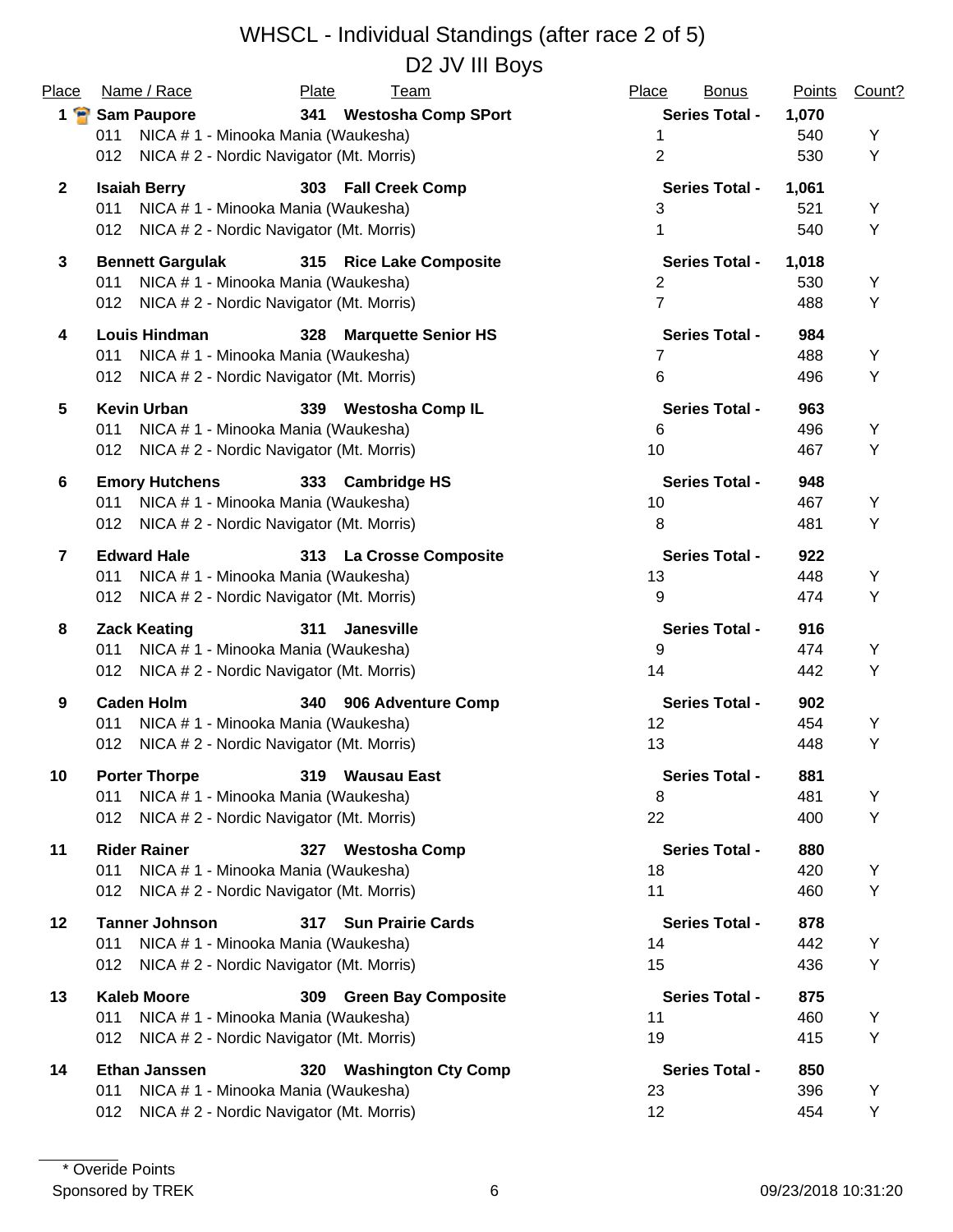#### WHSCL - Individual Standings (after race 2 of 5) D2 JV III Boys

| Place | Name / Race                                  | Plate<br><u>Team</u>                     | Place<br><b>Bonus</b> | <b>Points</b> | Count? |
|-------|----------------------------------------------|------------------------------------------|-----------------------|---------------|--------|
| 15    | <b>Drexler Pearson</b>                       | 310<br>Janesville                        | <b>Series Total -</b> | 846           |        |
|       | 011                                          | NICA # 1 - Minooka Mania (Waukesha)      | 5                     | 504           | Y      |
|       | 012                                          | NICA # 2 - Nordic Navigator (Mt. Morris) | 40                    | 342           | Y      |
| 16    | <b>Kaden Degenhardt</b>                      | 325 Wildlands Riders                     | <b>Series Total -</b> | 840           |        |
|       | 011                                          | NICA # 1 - Minooka Mania (Waukesha)      | 20                    | 410           | Y      |
|       | 012                                          | NICA # 2 - Nordic Navigator (Mt. Morris) | 16                    | 430           | Y      |
| 17    | Joe Banish                                   | 355 Westosha Comp                        | <b>Series Total -</b> | 830           |        |
|       | 011                                          | NICA # 1 - Minooka Mania (Waukesha)      | 17                    | 425           | Y      |
|       | 012                                          | NICA # 2 - Nordic Navigator (Mt. Morris) | 21                    | 405           | Y      |
| 18    | <b>Kody Molitor</b>                          | 326 Westosha Comp                        | <b>Series Total -</b> | 813           |        |
|       | 011                                          | NICA # 1 - Minooka Mania (Waukesha)      | 25                    | 388           | Y      |
|       | 012 NICA # 2 - Nordic Navigator (Mt. Morris) |                                          | 17                    | 425           | Y      |
| 19    | <b>Ethan Cramer</b>                          | 301<br><b>Blackhawk Composite</b>        | <b>Series Total -</b> | 812           |        |
|       | 011                                          | NICA # 1 - Minooka Mania (Waukesha)      | 24                    | 392           | Y      |
|       | 012                                          | NICA # 2 - Nordic Navigator (Mt. Morris) | 18                    | 420           | Y      |
| 20    | <b>Wyatt Clement</b>                         | 329<br><b>Marquette Senior HS</b>        | <b>Series Total -</b> | 810           |        |
|       | 011                                          | NICA # 1 - Minooka Mania (Waukesha)      | 22                    | 400           | Y      |
|       | 012                                          | NICA # 2 - Nordic Navigator (Mt. Morris) | 20                    | 410           | Y      |
| 21    | <b>Nino Breeden</b>                          | 337 Westosha Comp NPier                  | <b>Series Total -</b> | 803           |        |
|       | 011                                          | NICA # 1 - Minooka Mania (Waukesha)      | 19                    | 415           | Υ      |
|       | 012                                          | NICA # 2 - Nordic Navigator (Mt. Morris) | 25                    | 388           | Υ      |
| 22    | <b>Matt Andersen</b>                         | 335<br><b>Cambridge HS</b>               | <b>Series Total -</b> | 765           |        |
|       | 011                                          | NICA # 1 - Minooka Mania (Waukesha)      | 30                    | 369           | Y      |
|       | 012 NICA # 2 - Nordic Navigator (Mt. Morris) |                                          | 23                    | 396           | Υ      |
| 23    | <b>Nolan Zigler</b>                          | 314 Pewaukee MTB                         | <b>Series Total -</b> | 756           |        |
|       | 011                                          | NICA # 1 - Minooka Mania (Waukesha)      | 29                    | 372           | Y      |
|       | 012                                          | NICA # 2 - Nordic Navigator (Mt. Morris) | 26                    | 384           | Y      |
| 24    | <b>Dylan Waldner</b>                         | 331 Onalaska HS                          | <b>Series Total -</b> | 755           |        |
|       | 011                                          | NICA #1 - Minooka Mania (Waukesha)       | 32                    | 363           | Υ      |
|       | 012                                          | NICA # 2 - Nordic Navigator (Mt. Morris) | 24                    | 392           | Y      |
| 25    | <b>Jacob Zondlak</b>                         | 360 Westosha Comp NPier                  | <b>Series Total -</b> | 752           |        |
|       | 011                                          | NICA # 1 - Minooka Mania (Waukesha)      | 27                    | 380           | Y      |
|       | 012                                          | NICA # 2 - Nordic Navigator (Mt. Morris) | 29                    | 372           | Y      |
| 26    | <b>Mason Kaupplia</b>                        | 338 Westosha Comp IL                     | <b>Series Total -</b> | 736           |        |
|       | 011                                          | NICA # 1 - Minooka Mania (Waukesha)      | 33                    | 360           | Υ      |
|       | 012                                          | NICA #2 - Nordic Navigator (Mt. Morris)  | 28                    | 376           | Y      |
| 27    | <b>Christian Moore</b>                       | 304 Fox Valley Composite                 | <b>Series Total -</b> | 728           |        |
|       | 011                                          | NICA # 1 - Minooka Mania (Waukesha)      | 37                    | 348           | Υ      |
|       | 012                                          | NICA # 2 - Nordic Navigator (Mt. Morris) | 27                    | 380           | Y      |
| 28    | <b>Theo Van Straten</b>                      | 347 Green Bay Composite                  | <b>Series Total -</b> | 723           |        |
|       | 011                                          | NICA # 1 - Minooka Mania (Waukesha)      | 34                    | 357           | Υ      |
|       | 012                                          | NICA # 2 - Nordic Navigator (Mt. Morris) | 31                    | 366           | Υ      |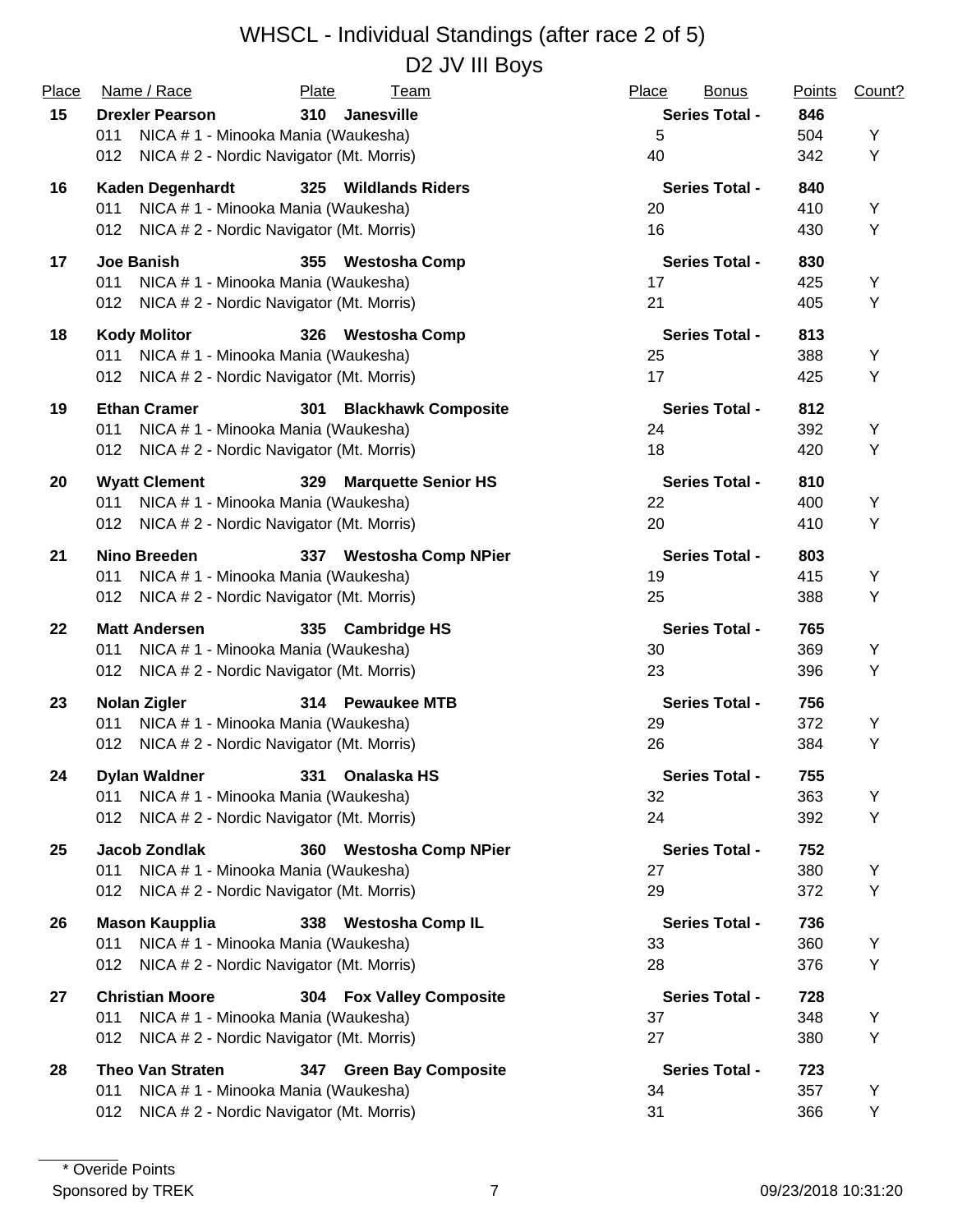| D2 JV III Boys |  |  |
|----------------|--|--|
|----------------|--|--|

| Place | Name / Race                                                          | Plate<br><b>Team</b>               | Place<br><b>Bonus</b> | <b>Points</b> | Count? |
|-------|----------------------------------------------------------------------|------------------------------------|-----------------------|---------------|--------|
| 29    | <b>Andrew Leland</b>                                                 | 300<br><b>Blackhawk Composite</b>  | <b>Series Total -</b> | 715           |        |
|       | NICA # 1 - Minooka Mania (Waukesha)<br>011                           |                                    | 38                    | 346           | Υ      |
|       | 012 NICA # 2 - Nordic Navigator (Mt. Morris)                         |                                    | 30                    | 369           | Y      |
| 30    | <b>Cayden Nimmer</b>                                                 | 348 Green Bay Composite            | <b>Series Total -</b> | 712           |        |
|       | NICA # 1 - Minooka Mania (Waukesha)<br>011                           |                                    | 31                    | 366           | Υ      |
|       | 012 NICA # 2 - Nordic Navigator (Mt. Morris)                         |                                    | 38                    | 346           | Υ      |
| 31    | <b>Remington Ladd</b>                                                | 352 Rice Lake Composite            | <b>Series Total -</b> | 707           |        |
|       | NICA # 1 - Minooka Mania (Waukesha)<br>011                           |                                    | 39                    | 344           | Y      |
|       | 012 NICA # 2 - Nordic Navigator (Mt. Morris)                         |                                    | 32                    | 363           | Υ      |
| 32    | <b>Reid Watson</b>                                                   | 356 Cam-Rock Comp                  | <b>Series Total -</b> | 692           |        |
|       | 011<br>NICA # 1 - Minooka Mania (Waukesha)                           |                                    | 42                    | 338           | Υ      |
|       | 012 NICA # 2 - Nordic Navigator (Mt. Morris)                         |                                    | 35                    | 354           | Υ      |
| 33    | <b>Reid Gowan</b>                                                    | 334 Cambridge HS                   | <b>Series Total -</b> | 691           |        |
|       | NICA # 1 - Minooka Mania (Waukesha)<br>011                           |                                    | 44                    | 334           | Υ      |
|       | NICA # 2 - Nordic Navigator (Mt. Morris)<br>012                      |                                    | 34                    | 357           | Υ      |
| 34    | <b>Jack Hobson</b>                                                   |                                    | <b>Series Total -</b> | 690           |        |
|       | NICA # 1 - Minooka Mania (Waukesha)<br>011                           | 323 Wausau Composite               | 40                    | 342           | Υ      |
|       | 012 NICA # 2 - Nordic Navigator (Mt. Morris)                         |                                    | 37                    | 348           | Υ      |
|       |                                                                      |                                    |                       |               |        |
| 35    | <b>Ryan Carew</b>                                                    | 306 Fox Valley Composite           | <b>Series Total -</b> | 689           |        |
|       | NICA # 1 - Minooka Mania (Waukesha)<br>011                           |                                    | 47                    | 329           | Υ      |
|       | NICA # 2 - Nordic Navigator (Mt. Morris)<br>012                      |                                    | 33                    | 360           | Υ      |
| 36    | <b>Connor Redding</b>                                                | 302 BGMS Acosta Comp               | <b>Series Total -</b> | 671           |        |
|       | NICA # 1 - Minooka Mania (Waukesha)<br>011                           |                                    | 49                    | 327           | Υ      |
|       | NICA # 2 - Nordic Navigator (Mt. Morris)<br>012                      |                                    | 39                    | 344           | Υ      |
| 37    | <b>Nathaniel Osborne</b>                                             | 362<br><b>Brookfield Composite</b> | <b>Series Total -</b> | 521           |        |
|       | 012 NICA # 2 - Nordic Navigator (Mt. Morris)                         |                                    | 3                     | 521           | Y      |
| 38    | <b>Sam Somerville</b>                                                | 336 Fall Creek HS                  | <b>Series Total -</b> | 512           |        |
|       | 011 NICA # 1 - Minooka Mania (Waukesha)                              |                                    | 4                     | 512           | Y      |
|       |                                                                      |                                    | <b>Series Total -</b> |               |        |
| 38    | <b>William Frank</b><br>012 NICA # 2 - Nordic Navigator (Mt. Morris) | 363 Green Bay Composite            | 4                     | 512<br>512    | Y      |
|       |                                                                      |                                    |                       |               |        |
| 40    | <b>Ethan Komp</b>                                                    | 364 Rice Lake Composite            | <b>Series Total -</b> | 504           |        |
|       | 012 NICA # 2 - Nordic Navigator (Mt. Morris)                         |                                    | 5                     | 504           | Y      |
| 41    | <b>Martin Panofsky</b>                                               | 330 Madison East HS                | <b>Series Total -</b> | 436           |        |
|       | 011 NICA # 1 - Minooka Mania (Waukesha)                              |                                    | 15                    | 436           | Y      |
| 42    | <b>Mitchell Moriarty</b>                                             | 343 Blackhawk Composite            | <b>Series Total -</b> | 430           |        |
|       | 011 NICA # 1 - Minooka Mania (Waukesha)                              |                                    | 16                    | 430           | Υ      |
|       |                                                                      |                                    |                       |               |        |
| 43    | <b>Ben Komoroske</b>                                                 | 308 Green Bay Composite            | <b>Series Total -</b> | 405           |        |
|       | 011 NICA # 1 - Minooka Mania (Waukesha)                              |                                    | 21                    | 405           | Υ      |
| 44    | <b>Alex Kinnamon</b>                                                 | 316 Sauk Prairie HS                | <b>Series Total -</b> | 384           |        |
|       | NICA # 1 - Minooka Mania (Waukesha)<br>011                           |                                    | 26                    | 384           | Y      |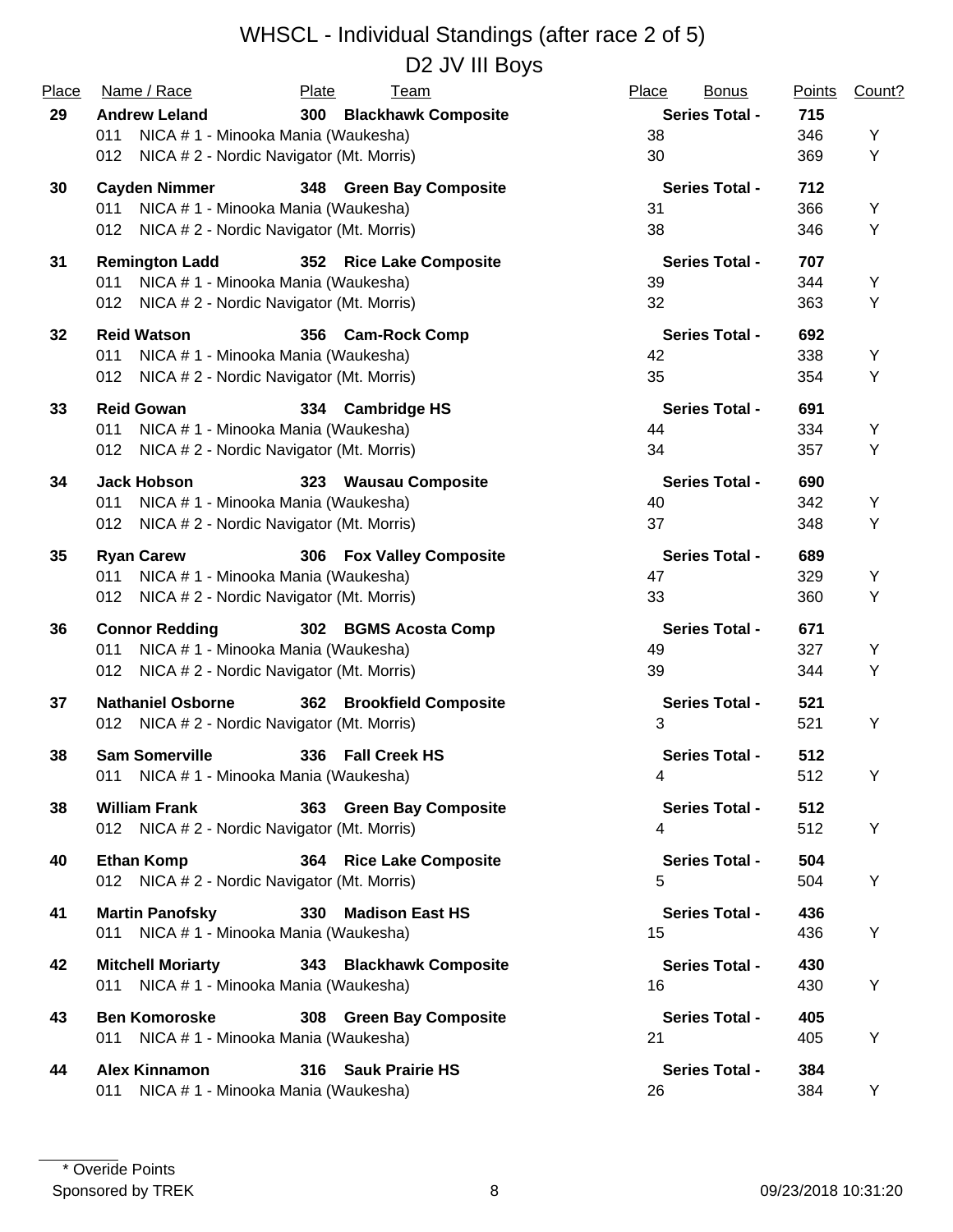| Place | Name / Race                                                              | Plate<br><u>Team</u>            | Place<br><b>Bonus</b>       | <b>Points</b> | Count? |
|-------|--------------------------------------------------------------------------|---------------------------------|-----------------------------|---------------|--------|
| 45    | <b>Carter Kasianowicz</b><br>011 NICA # 1 - Minooka Mania (Waukesha)     | 342 Westosha Comp SPort         | <b>Series Total -</b><br>28 | 376<br>376    | Υ      |
| 46    | <b>Cooper Gorecki</b><br>011 NICA # 1 - Minooka Mania (Waukesha)         | 346 Fall Creek Comp             | <b>Series Total -</b><br>35 | 354<br>354    | Υ      |
| 47    | <b>Sam Carlson</b><br>012 NICA # 2 - Nordic Navigator (Mt. Morris)       | 318 West Bend West HS           | <b>Series Total -</b><br>36 | 351<br>351    | Y      |
| 47    | William Nisbet <b>William</b><br>011 NICA # 1 - Minooka Mania (Waukesha) | 344 Blackhawk Composite         | <b>Series Total -</b><br>36 | 351<br>351    | Y      |
| 49    | Joshua Nathaniel<br>011 NICA # 1 - Minooka Mania (Waukesha)              | 351 MKE MTB Composite           | <b>Series Total -</b><br>41 | 340<br>340    | Y      |
| 50    | <b>Lance Dalton</b><br>011 NICA # 1 - Minooka Mania (Waukesha)           | 350 Janesville                  | <b>Series Total -</b><br>43 | 336<br>336    | Y      |
| 51    | Jake Averkamp<br>011 NICA # 1 - Minooka Mania (Waukesha)                 | <b>305 Fox Valley Composite</b> | <b>Series Total -</b><br>45 | 332<br>332    | Y      |
| 52    | <b>Larson Wells</b><br>011 NICA # 1 - Minooka Mania (Waukesha)           | 361 Sauk Prairie Comp           | <b>Series Total -</b><br>46 | 330<br>330    | Y      |
| 53    | <b>Alan Angulo</b><br>011 NICA # 1 - Minooka Mania (Waukesha)            | 345 BGMS Acosta Comp            | <b>Series Total -</b><br>48 | 328<br>328    | Υ      |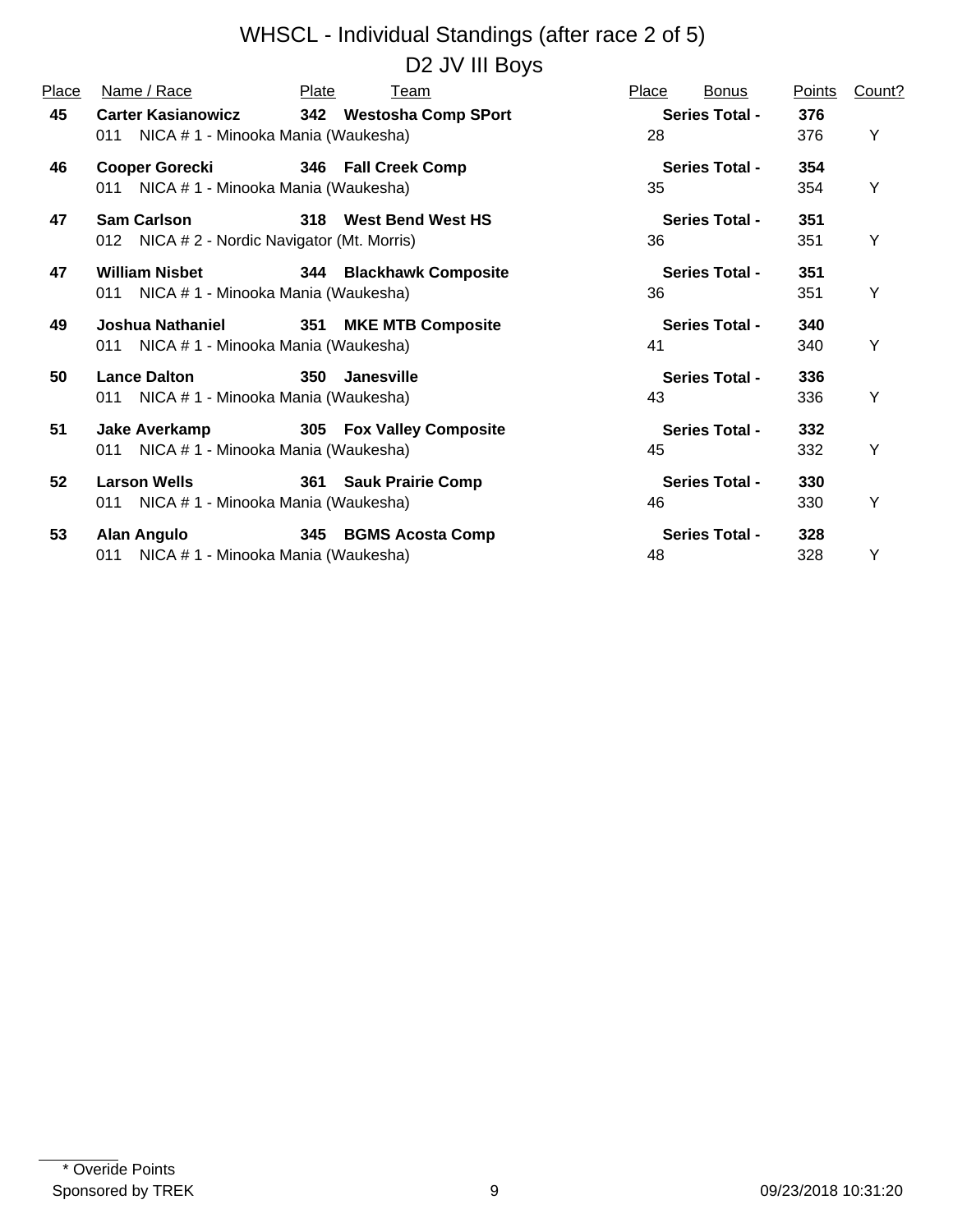| Place           | Name / Race                                      | Plate<br><b>Team</b>               | Place<br><b>Bonus</b> | <b>Points</b> | Count? |
|-----------------|--------------------------------------------------|------------------------------------|-----------------------|---------------|--------|
|                 | 1 Paul Johannes                                  | 512 Hmschl Ath Wksha Cty           | <b>Series Total -</b> | 1,000         |        |
|                 | NICA # 1 - Minooka Mania (Waukesha)<br>011       |                                    |                       | 500           | Υ      |
|                 | NICA # 2 - Nordic Navigator (Mt. Morris)<br>012  |                                    | 1                     | 500           | Υ      |
| $\mathbf{2}$    | <b>Ean Benson</b>                                | 510<br><b>Hmschl Ath Wksha Cty</b> | <b>Series Total -</b> | 962           |        |
|                 | 011<br>NICA # 1 - Minooka Mania (Waukesha)       |                                    | 2                     | 490           | Υ      |
|                 | NICA # 2 - Nordic Navigator (Mt. Morris)<br>012  |                                    | 4                     | 472           | Υ      |
| $\mathbf{3}$    | <b>Hugh Wiese</b>                                | <b>Rhinelander HS</b><br>539       | <b>Series Total -</b> | 954           |        |
|                 | NICA # 1 - Minooka Mania (Waukesha)<br>011       |                                    | 5                     | 464           | Y      |
|                 | NICA # 2 - Nordic Navigator (Mt. Morris)<br>012  |                                    | $\overline{2}$        | 490           | Υ      |
| 4               | <b>Cade Larson</b>                               | SPASH<br>535                       | <b>Series Total -</b> | 953           |        |
|                 | 011<br>NICA # 1 - Minooka Mania (Waukesha)       |                                    | 4                     | 472           | Υ      |
|                 | NICA # 2 - Nordic Navigator (Mt. Morris)<br>012  |                                    | 3                     | 481           | Υ      |
| $5\phantom{.0}$ | <b>David Litton</b>                              | 506 Shorewood Greyhounds           | <b>Series Total -</b> | 920           |        |
|                 | NICA # 1 - Minooka Mania (Waukesha)<br>011       |                                    | 6                     | 456           | Υ      |
|                 | NICA # 2 - Nordic Navigator (Mt. Morris)<br>012. |                                    | 5                     | 464           | Υ      |
| 6               | <b>Mark Ruzicka</b>                              | 534 Shorewood Greyhounds           | <b>Series Total -</b> | 901           |        |
|                 | NICA # 1 - Minooka Mania (Waukesha)<br>011       |                                    | 3                     | 481           | Υ      |
|                 | NICA # 2 - Nordic Navigator (Mt. Morris)<br>012  |                                    | 11                    | 420           | Υ      |
| $\overline{7}$  | <b>Mason Gustafson</b>                           | 502<br><b>Marshfield</b>           | <b>Series Total -</b> | 889           |        |
|                 | NICA # 1 - Minooka Mania (Waukesha)<br>011       |                                    | 8                     | 441           | Υ      |
|                 | NICA # 2 - Nordic Navigator (Mt. Morris)<br>012  |                                    | 7                     | 448           | Υ      |
| 8               | <b>Quentin Saylor</b>                            | 500<br><b>Lake Mills HS</b>        | <b>Series Total -</b> | 876           |        |
|                 | NICA # 1 - Minooka Mania (Waukesha)<br>011       |                                    | 11                    | 420           | Υ      |
|                 | NICA # 2 - Nordic Navigator (Mt. Morris)<br>012  |                                    | 6                     | 456           | Υ      |
| 9               | <b>Matthew Peppel</b>                            | 511<br><b>Hmschl Ath Wksha Cty</b> | <b>Series Total -</b> | 875           |        |
|                 | NICA # 1 - Minooka Mania (Waukesha)<br>011       |                                    | 9                     | 434           | Υ      |
|                 | NICA # 2 - Nordic Navigator (Mt. Morris)<br>012  |                                    | 8                     | 441           | Υ      |
| 10              | <b>Garrett Frank</b>                             | 518 Sun Prairie HS                 | <b>Series Total -</b> | 854           |        |
|                 | NICA # 1 - Minooka Mania (Waukesha)<br>011       |                                    | 10                    | 427           | Υ      |
|                 | NICA # 2 - Nordic Navigator (Mt. Morris)<br>012  |                                    | 10                    | 427           | Υ      |
| 11              | <b>Aidan Conroy</b>                              | <b>Shorewood Greyhounds</b><br>531 | <b>Series Total -</b> | 804           |        |
|                 | NICA #1 - Minooka Mania (Waukesha)<br>011        |                                    | 15                    | 396           | Y      |
|                 | NICA # 2 - Nordic Navigator (Mt. Morris)<br>012  |                                    | 13                    | 408           | Υ      |
| 12              | <b>Avery Durnen</b>                              | 527 Verona HS                      | <b>Series Total -</b> | 792           |        |
|                 | NICA # 1 - Minooka Mania (Waukesha)<br>011       |                                    | 16                    | 390           | Y      |
|                 | NICA # 2 - Nordic Navigator (Mt. Morris)<br>012  |                                    | 14                    | 402           | Υ      |
| 13              | Louis Loduha                                     | 505 Shorewood Greyhounds           | <b>Series Total -</b> | 788           |        |
|                 | NICA # 1 - Minooka Mania (Waukesha)<br>011       |                                    | 13                    | 408           | Y      |
|                 | NICA # 2 - Nordic Navigator (Mt. Morris)<br>012  |                                    | 18                    | 380           | Υ      |
| 14              | <b>Dakota Wiltsey</b>                            | <b>Mukwonago HS</b><br>503         | <b>Series Total -</b> | 770           |        |
|                 | NICA # 1 - Minooka Mania (Waukesha)<br>011       |                                    | 18                    | 380           | Y      |
|                 | NICA # 2 - Nordic Navigator (Mt. Morris)<br>012  |                                    | 16                    | 390           | Υ      |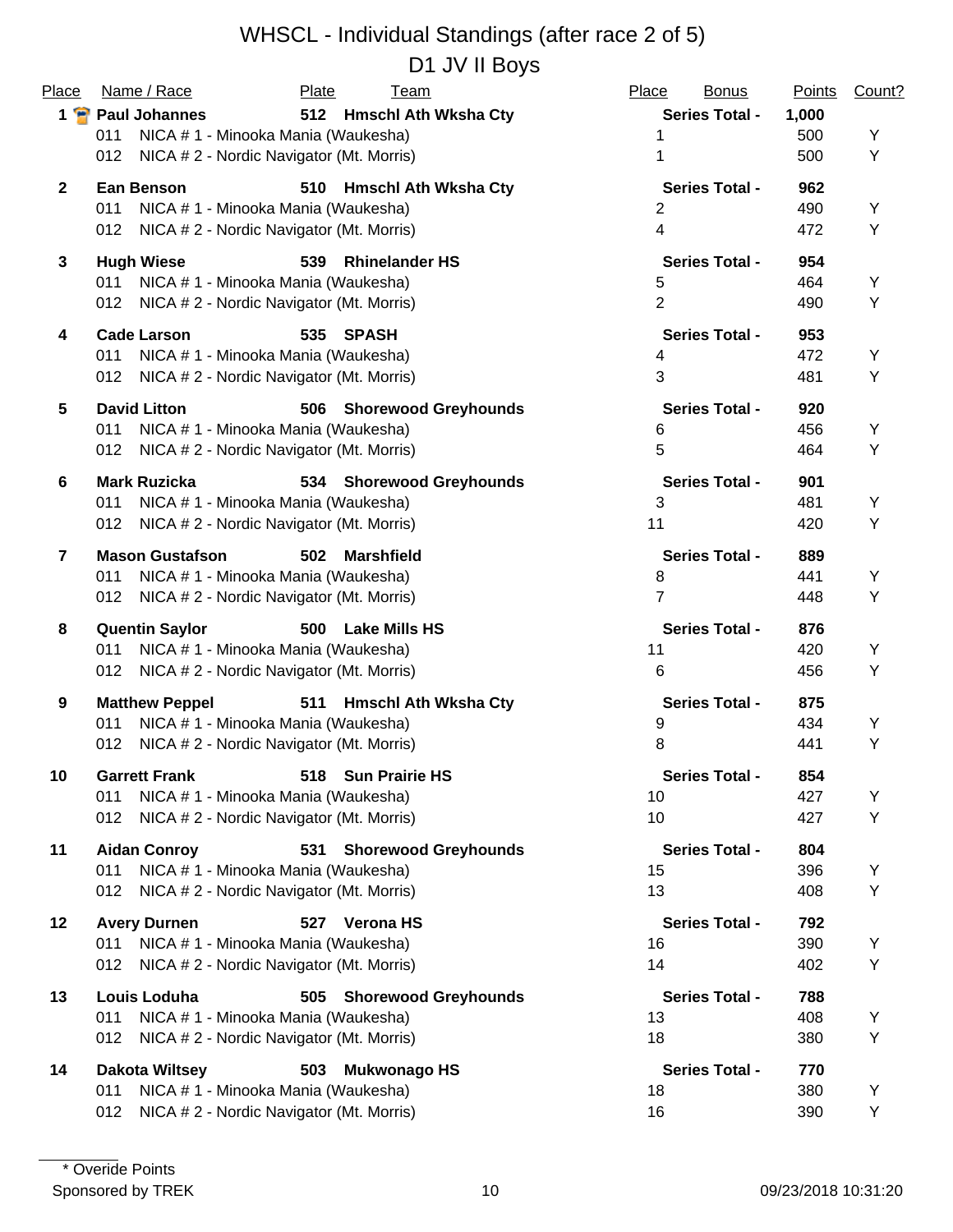| Place | Name / Race                                     | Plate<br><b>Team</b>             | Place<br><b>Bonus</b> | <b>Points</b> | Count? |
|-------|-------------------------------------------------|----------------------------------|-----------------------|---------------|--------|
| 15    | <b>Sean Miller</b>                              | 507 Shorewood Greyhounds         | <b>Series Total -</b> | 761           |        |
|       | 011<br>NICA # 1 - Minooka Mania (Waukesha)      |                                  | 21                    | 365           | Y      |
|       | NICA # 2 - Nordic Navigator (Mt. Morris)<br>012 |                                  | 15                    | 396           | Υ      |
| 16    | Vann Kempf                                      | 530<br><b>Menomonee Falls HS</b> | <b>Series Total -</b> | 750           |        |
|       | NICA # 1 - Minooka Mania (Waukesha)<br>011      |                                  | 17                    | 385           | Υ      |
|       | NICA # 2 - Nordic Navigator (Mt. Morris)<br>012 |                                  | 21                    | 365           | Υ      |
| 17    | <b>Ryan Owens</b>                               | 513 Verona HS                    | <b>Series Total -</b> | 733           |        |
|       | 011<br>NICA # 1 - Minooka Mania (Waukesha)      |                                  | 25                    | 348           | Υ      |
|       | 012 NICA # 2 - Nordic Navigator (Mt. Morris)    |                                  | 17                    | 385           | Υ      |
| 18    | <b>Devin Powers</b>                             | 533 Shorewood Greyhounds         | <b>Series Total -</b> | 720           |        |
|       | NICA # 1 - Minooka Mania (Waukesha)<br>011      |                                  | 22                    | 360           | Υ      |
|       | NICA # 2 - Nordic Navigator (Mt. Morris)<br>012 |                                  | 22                    | 360           | Υ      |
| 19    | <b>Emmett Mathe</b>                             | <b>Mukwonago HS</b><br>521       | <b>Series Total -</b> | 715           |        |
|       | NICA # 1 - Minooka Mania (Waukesha)<br>011      |                                  | 27                    | 340           | Υ      |
|       | NICA # 2 - Nordic Navigator (Mt. Morris)<br>012 |                                  | 19                    | 375           | Υ      |
| 20    | <b>Aidan Cera</b>                               | <b>Menomonee Falls HS</b><br>546 | <b>Series Total -</b> | 700           |        |
|       | NICA # 1 - Minooka Mania (Waukesha)<br>011      |                                  | 26                    | 344           | Υ      |
|       | NICA # 2 - Nordic Navigator (Mt. Morris)<br>012 |                                  | 23                    | 356           | Υ      |
| 21    | <b>Blair Atwood</b>                             | <b>Madison West HS</b><br>528    | <b>Series Total -</b> | 681           |        |
|       | NICA # 1 - Minooka Mania (Waukesha)<br>011      |                                  | 30                    | 329           | Υ      |
|       | NICA # 2 - Nordic Navigator (Mt. Morris)<br>012 |                                  | 24                    | 352           | Υ      |
| 22    | <b>Sam Gulan</b>                                | 522 SPASH                        | <b>Series Total -</b> | 680           |        |
|       | NICA # 1 - Minooka Mania (Waukesha)<br>011      |                                  | 28                    | 336           | Υ      |
|       | NICA # 2 - Nordic Navigator (Mt. Morris)<br>012 |                                  | 26                    | 344           | Υ      |
| 23    | <b>Benjamin Haugstad</b>                        | 543 Menomonee Falls HS           | <b>Series Total -</b> | 668           |        |
|       | NICA # 1 - Minooka Mania (Waukesha)<br>011      |                                  | 29                    | 332           | Υ      |
|       | NICA # 2 - Nordic Navigator (Mt. Morris)<br>012 |                                  | 28                    | 336           | Υ      |
| 24    | <b>Adley Smith</b>                              | 542 Menomonee Falls HS           | <b>Series Total -</b> | 652           |        |
|       | NICA # 1 - Minooka Mania (Waukesha)<br>011      |                                  | 33                    | 320           | Y      |
|       | NICA # 2 - Nordic Navigator (Mt. Morris)<br>012 |                                  | 29                    | 332           | Υ      |
| 25    | <b>Charlie Gravelle</b>                         | 532 Shorewood Greyhounds         | <b>Series Total -</b> | 448           |        |
|       | 011 NICA # 1 - Minooka Mania (Waukesha)         |                                  | 7                     | 448           | Υ      |
| 26    | <b>Clinton Tompkins</b>                         | <b>Marshfield</b><br>501         | <b>Series Total -</b> | 434           |        |
|       | 012 NICA # 2 - Nordic Navigator (Mt. Morris)    |                                  | 9                     | 434           | Υ      |
| 27    | <b>Reece Rimrodt</b>                            | <b>Sun Prairie HS</b><br>541     | <b>Series Total -</b> | 414           |        |
|       | NICA # 1 - Minooka Mania (Waukesha)<br>011      |                                  | 12                    | 414           | Υ      |
| 27    | <b>Ben Willkom</b>                              | 536 Verona HS                    | <b>Series Total -</b> | 414           |        |
|       | 012 NICA # 2 - Nordic Navigator (Mt. Morris)    |                                  | 12                    | 414           | Υ      |
| 29    | <b>Lucas Hoheisel</b>                           | 519<br><b>Marshfield</b>         | <b>Series Total -</b> | 402           |        |
|       | NICA # 1 - Minooka Mania (Waukesha)<br>011      |                                  | 14                    | 402           | Υ      |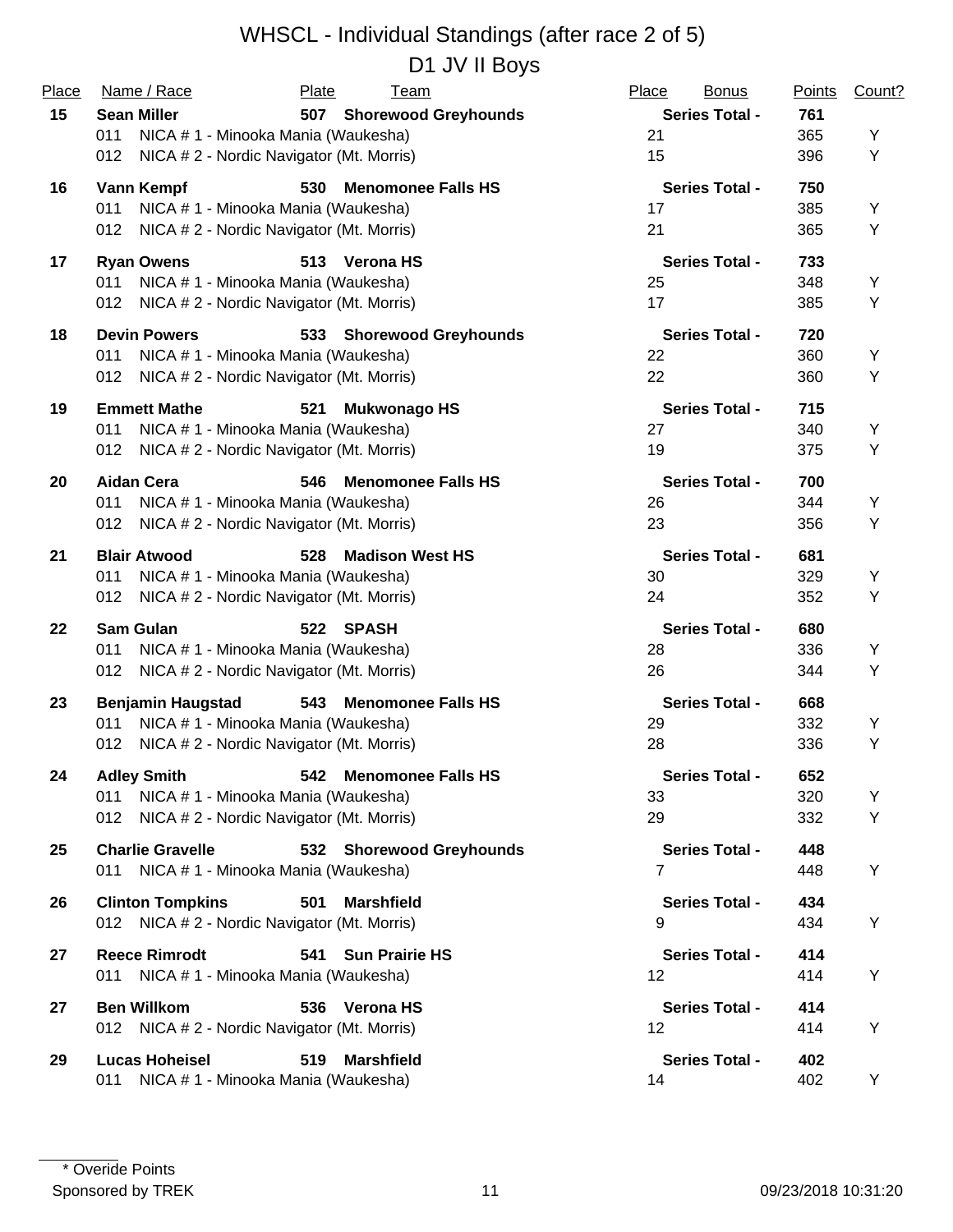#### WHSCL - Individual Standings (after race 2 of 5) D1 JV II Boys

| Place | Name / Race                                  | Plate<br>Team            | <b>Bonus</b><br>Place | Points | Count? |
|-------|----------------------------------------------|--------------------------|-----------------------|--------|--------|
| 30    | <b>Jacob Horsfall</b>                        | 514 Verona HS            | <b>Series Total -</b> | 375    |        |
|       | 011 NICA # 1 - Minooka Mania (Waukesha)      |                          | 19                    | 375    | Υ      |
| 31    | <b>Adrian Gephardt</b>                       | 508 SPASH                | <b>Series Total -</b> | 370    |        |
|       | 012 NICA # 2 - Nordic Navigator (Mt. Morris) |                          | 20                    | 370    | Y      |
| 31    | <b>Miles Hanson</b>                          | 540 Sun Prairie HS       | <b>Series Total -</b> | 370    |        |
|       | 011 NICA # 1 - Minooka Mania (Waukesha)      |                          | 20                    | 370    | Y      |
|       |                                              |                          |                       |        |        |
| 33    | <b>Brody Smith</b>                           | 504 Mukwonago HS         | <b>Series Total -</b> | 356    |        |
|       | 011 NICA # 1 - Minooka Mania (Waukesha)      |                          | 23                    | 356    | Y      |
| 34    | Noah Schoephoester                           | 529 Madison West HS      | <b>Series Total -</b> | 352    |        |
|       | 011 NICA # 1 - Minooka Mania (Waukesha)      |                          | 24                    | 352    | Y      |
| 35    | Nathan Strasman                              | 509 SPASH                | <b>Series Total -</b> | 348    |        |
|       | 012 NICA # 2 - Nordic Navigator (Mt. Morris) |                          | 25                    | 348    | Y      |
| 36    | <b>Dawson Worzella</b>                       | 547 SPASH                | <b>Series Total -</b> | 340    |        |
|       |                                              |                          | 27                    | 340    | Y      |
|       | 012 NICA # 2 - Nordic Navigator (Mt. Morris) |                          |                       |        |        |
| 37    | <b>Bjorn Magedanz</b>                        | 523 Hmschl Ath Wksha Cty | <b>Series Total -</b> | 326    |        |
|       | NICA # 1 - Minooka Mania (Waukesha)<br>011   |                          | 31                    | 326    | Υ      |
| 38    | Eli Freedman                                 | 520 Madison West HS      | <b>Series Total -</b> | 323    |        |
|       | NICA # 1 - Minooka Mania (Waukesha)<br>011   |                          | 32                    | 323    | Υ      |
|       |                                              |                          |                       |        |        |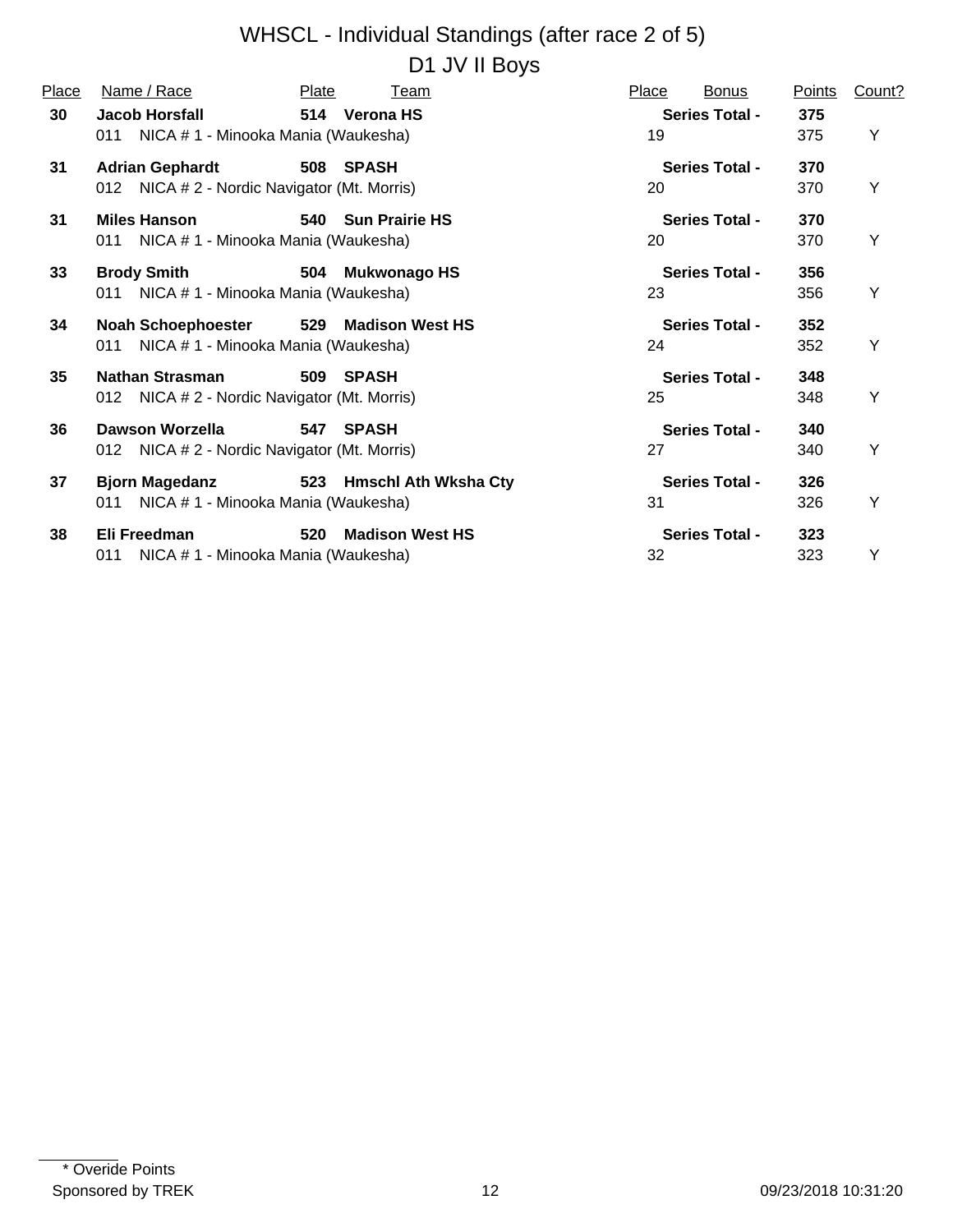| Place          | Name / Race                                     | Plate<br><b>Team</b>          | Place<br><b>Bonus</b> | <b>Points</b> | Count? |
|----------------|-------------------------------------------------|-------------------------------|-----------------------|---------------|--------|
|                | 1 P Lucas Lirette                               | 609 Lake Ctry Composite       | <b>Series Total -</b> | 981           |        |
|                | NICA # 1 - Minooka Mania (Waukesha)<br>011      |                               | 3                     | 481           | Υ      |
|                | NICA # 2 - Nordic Navigator (Mt. Morris)<br>012 |                               | 1                     | 500           | Υ      |
| $\mathbf{2}$   | <b>Alexander Gosse</b>                          | 644 Wausau Composite          | <b>Series Total -</b> | 962           |        |
|                | 011<br>NICA # 1 - Minooka Mania (Waukesha)      |                               | $\overline{2}$        | 490           | Υ      |
|                | NICA # 2 - Nordic Navigator (Mt. Morris)<br>012 |                               | $\overline{4}$        | 472           | Y      |
| $\mathbf{2}$   | <b>Auguste Raasch</b>                           | 648 MKE/Northshore Comp       | <b>Series Total -</b> | 962           |        |
|                | NICA # 1 - Minooka Mania (Waukesha)<br>011      |                               | 4                     | 472           | Y      |
|                | NICA # 2 - Nordic Navigator (Mt. Morris)<br>012 |                               | $\overline{2}$        | 490           | Υ      |
| 4              | <b>Seth Herrmann</b>                            | 647<br><b>Holmen HS</b>       | <b>Series Total -</b> | 929           |        |
|                | 011<br>NICA # 1 - Minooka Mania (Waukesha)      |                               | 7                     | 448           | Υ      |
|                | NICA # 2 - Nordic Navigator (Mt. Morris)<br>012 |                               | 3                     | 481           | Υ      |
| 5              | <b>Jonathan Jones</b>                           | 651<br><b>Cambridge HS</b>    | <b>Series Total -</b> | 920           |        |
|                | NICA # 1 - Minooka Mania (Waukesha)<br>011      |                               | 6                     | 456           | Υ      |
|                | NICA # 2 - Nordic Navigator (Mt. Morris)<br>012 |                               | 5                     | 464           | Υ      |
| 6              | <b>Eric Haas</b>                                | 650 Cambridge HS              | <b>Series Total -</b> | 905           |        |
|                | NICA # 1 - Minooka Mania (Waukesha)<br>011      |                               | 5                     | 464           | Y      |
|                | NICA # 2 - Nordic Navigator (Mt. Morris)<br>012 |                               | 8                     | 441           | Υ      |
| $\overline{7}$ | <b>Scout Stokes</b>                             | 631 Fall Creek Comp           | <b>Series Total -</b> | 862           |        |
|                | NICA # 1 - Minooka Mania (Waukesha)<br>011      |                               | 12                    | 414           | Υ      |
|                | NICA # 2 - Nordic Navigator (Mt. Morris)<br>012 |                               | $\overline{7}$        | 448           | Υ      |
| 8              | <b>Matthew Mosher</b>                           | 632 Fall Creek Comp           | <b>Series Total -</b> | 852           |        |
|                | NICA # 1 - Minooka Mania (Waukesha)<br>011      |                               | 15                    | 396           | Υ      |
|                | NICA # 2 - Nordic Navigator (Mt. Morris)<br>012 |                               | 6                     | 456           | Υ      |
| 9              | <b>Skyler Schmitt</b>                           | 643 Washington Cty Comp       | <b>Series Total -</b> | 843           |        |
|                | NICA # 1 - Minooka Mania (Waukesha)<br>011      |                               | 8                     | 441           | Υ      |
|                | 012 NICA # 2 - Nordic Navigator (Mt. Morris)    |                               | 14                    | 402           | Υ      |
| 10             | Jamison Olson                                   | 637 Lake Ctry Composite       | <b>Series Total -</b> | 829           |        |
|                | NICA # 1 - Minooka Mania (Waukesha)<br>011      |                               | 14                    | 402           | Υ      |
|                | NICA # 2 - Nordic Navigator (Mt. Morris)<br>012 |                               | 10                    | 427           | Y      |
| 11             | <b>Chris Karlovich</b>                          | 649 Cambridge HS              | <b>Series Total -</b> | 828           |        |
|                | NICA # 1 - Minooka Mania (Waukesha)<br>011      |                               | 13                    | 408           | Y      |
|                | NICA # 2 - Nordic Navigator (Mt. Morris)<br>012 |                               | 11                    | 420           | Υ      |
| $12 \,$        | <b>Nicolas Ruffolo</b>                          | 628 Westosha Comp SPort       | <b>Series Total -</b> | 810           |        |
|                | 011<br>NICA # 1 - Minooka Mania (Waukesha)      |                               | 11                    | 420           | Y      |
|                | NICA # 2 - Nordic Navigator (Mt. Morris)<br>012 |                               | 16                    | 390           | Υ      |
| 13             | <b>Eric Blaszczak</b>                           | <b>Central WI Comp</b><br>611 | <b>Series Total -</b> | 804           |        |
|                | 011<br>NICA # 1 - Minooka Mania (Waukesha)      |                               | 16                    | 390           | Y      |
|                | NICA # 2 - Nordic Navigator (Mt. Morris)<br>012 |                               | 12                    | 414           | Υ      |
| 14             | <b>Austin Nest</b>                              | 618 Wausau Composite          | <b>Series Total -</b> | 781           |        |
|                | 011<br>NICA # 1 - Minooka Mania (Waukesha)      |                               | 17                    | 385           | Y      |
|                | NICA # 2 - Nordic Navigator (Mt. Morris)<br>012 |                               | 15                    | 396           | Υ      |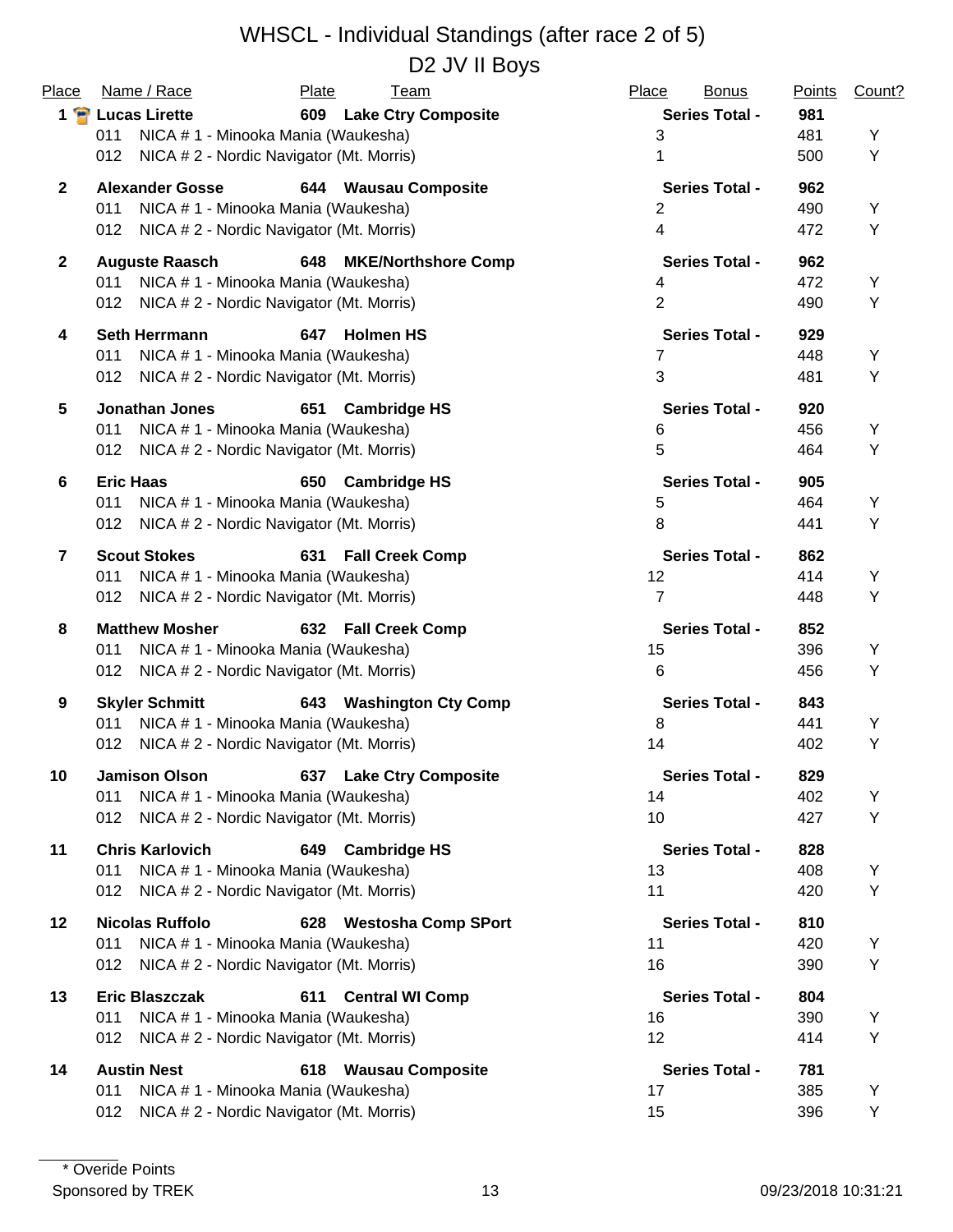| Place | Name / Race                                     | <b>Plate</b> | <u>Team</u>                 | Place | <b>Bonus</b>          | <b>Points</b> | Count? |
|-------|-------------------------------------------------|--------------|-----------------------------|-------|-----------------------|---------------|--------|
| 15    | Sam Ibeling                                     | 646          | <b>Cam-Rock Comp</b>        |       | <b>Series Total -</b> | 778           |        |
|       | 011<br>NICA # 1 - Minooka Mania (Waukesha)      |              |                             | 20    |                       | 370           | Υ      |
|       | NICA # 2 - Nordic Navigator (Mt. Morris)<br>012 |              |                             | 13    |                       | 408           | Υ      |
| 16    | <b>Kai Klaas</b>                                |              | 645 Cam-Rock Comp           |       | <b>Series Total -</b> | 750           |        |
|       | NICA # 1 - Minooka Mania (Waukesha)<br>011      |              |                             | 19    |                       | 375           | Υ      |
|       | NICA # 2 - Nordic Navigator (Mt. Morris)<br>012 |              |                             | 19    |                       | 375           | Υ      |
| 17    | <b>Sean Hodkiewicz</b>                          |              | 653 Rice Lake Composite     |       | <b>Series Total -</b> | 745           |        |
|       | NICA # 1 - Minooka Mania (Waukesha)<br>011      |              |                             | 22    |                       | 360           | Y      |
|       | 012 NICA # 2 - Nordic Navigator (Mt. Morris)    |              |                             | 17    |                       | 385           | Υ      |
| 18    | <b>Noah Savas</b>                               | 641          | <b>Rice Lake Composite</b>  |       | <b>Series Total -</b> | 721           |        |
|       | NICA # 1 - Minooka Mania (Waukesha)<br>011      |              |                             | 23    |                       | 356           | Υ      |
|       | 012<br>NICA # 2 - Nordic Navigator (Mt. Morris) |              |                             | 21    |                       | 365           | Υ      |
| 19    | Carlos Urgel De La Torre 629 BGMS Acosta Comp   |              |                             |       | <b>Series Total -</b> | 718           |        |
|       | NICA # 1 - Minooka Mania (Waukesha)<br>011      |              |                             | 25    |                       | 348           | Υ      |
|       | 012<br>NICA # 2 - Nordic Navigator (Mt. Morris) |              |                             | 20    |                       | 370           | Υ      |
| 20    | <b>Will Then</b>                                | 661          | <b>Brookfield Composite</b> |       | <b>Series Total -</b> | 708           |        |
|       | NICA # 1 - Minooka Mania (Waukesha)<br>011      |              |                             | 24    |                       | 352           | Υ      |
|       | 012<br>NICA # 2 - Nordic Navigator (Mt. Morris) |              |                             | 23    |                       | 356           | Υ      |
| 21    | <b>Oliver Grasse</b>                            | 626          | <b>MKE/Northshore Comp</b>  |       | <b>Series Total -</b> | 703           |        |
|       | NICA # 1 - Minooka Mania (Waukesha)<br>011      |              |                             | 18    |                       | 380           | Y      |
|       | 012 NICA # 2 - Nordic Navigator (Mt. Morris)    |              |                             | 32    |                       | 323           | Υ      |
| 22    | <b>Jack Neupert</b>                             | 608          | <b>Janesville</b>           |       | <b>Series Total -</b> | 701           |        |
|       | NICA # 1 - Minooka Mania (Waukesha)<br>011      |              |                             | 21    |                       | 365           | Y      |
|       | NICA # 2 - Nordic Navigator (Mt. Morris)<br>012 |              |                             | 28    |                       | 336           | Υ      |
| 23    | <b>Dylan Romzek</b>                             |              | 635 Fox Valley Composite    |       | <b>Series Total -</b> | 692           |        |
|       | NICA # 1 - Minooka Mania (Waukesha)<br>011      |              |                             | 26    |                       | 344           | Y      |
|       | NICA # 2 - Nordic Navigator (Mt. Morris)<br>012 |              |                             | 25    |                       | 348           | Υ      |
| 24    | <b>Devin Hatch</b>                              | 657          | <b>Westosha Comp SPort</b>  |       | <b>Series Total -</b> | 680           |        |
|       | NICA # 1 - Minooka Mania (Waukesha)<br>011      |              |                             | 27    |                       | 340           | Υ      |
|       | 012<br>NICA #2 - Nordic Navigator (Mt. Morris)  |              |                             | 27    |                       | 340           | Y      |
| 25    | <b>Nick Skaalen</b>                             |              | 616 Washington Cty Comp     |       | <b>Series Total -</b> | 669           |        |
|       | NICA # 1 - Minooka Mania (Waukesha)<br>011      |              |                             | 34    |                       | 317           | Υ      |
|       | NICA # 2 - Nordic Navigator (Mt. Morris)<br>012 |              |                             | 24    |                       | 352           | Υ      |
| 26    | <b>Ethan Messerschmidt</b>                      |              | 622 Brookfield Composite    |       | <b>Series Total -</b> | 661           |        |
|       | 011<br>NICA # 1 - Minooka Mania (Waukesha)      |              |                             | 29    |                       | 332           | Υ      |
|       | NICA # 2 - Nordic Navigator (Mt. Morris)<br>012 |              |                             | 30    |                       | 329           | Υ      |
| 27    | <b>Zander Smith</b>                             | 623          | <b>Holmen HS</b>            |       | <b>Series Total -</b> | 658           |        |
|       | NICA #1 - Minooka Mania (Waukesha)<br>011       |              |                             | 31    |                       | 326           | Υ      |
|       | 012<br>NICA # 2 - Nordic Navigator (Mt. Morris) |              |                             | 29    |                       | 332           | Υ      |
| 28    | <b>David Mahan</b>                              |              | 603 Fox Valley Composite    |       | <b>Series Total -</b> | 640           |        |
|       | NICA # 1 - Minooka Mania (Waukesha)<br>011      |              |                             | 35    |                       | 314           | Υ      |
|       | NICA #2 - Nordic Navigator (Mt. Morris)<br>012  |              |                             | 31    |                       | 326           | Y      |
|       |                                                 |              |                             |       |                       |               |        |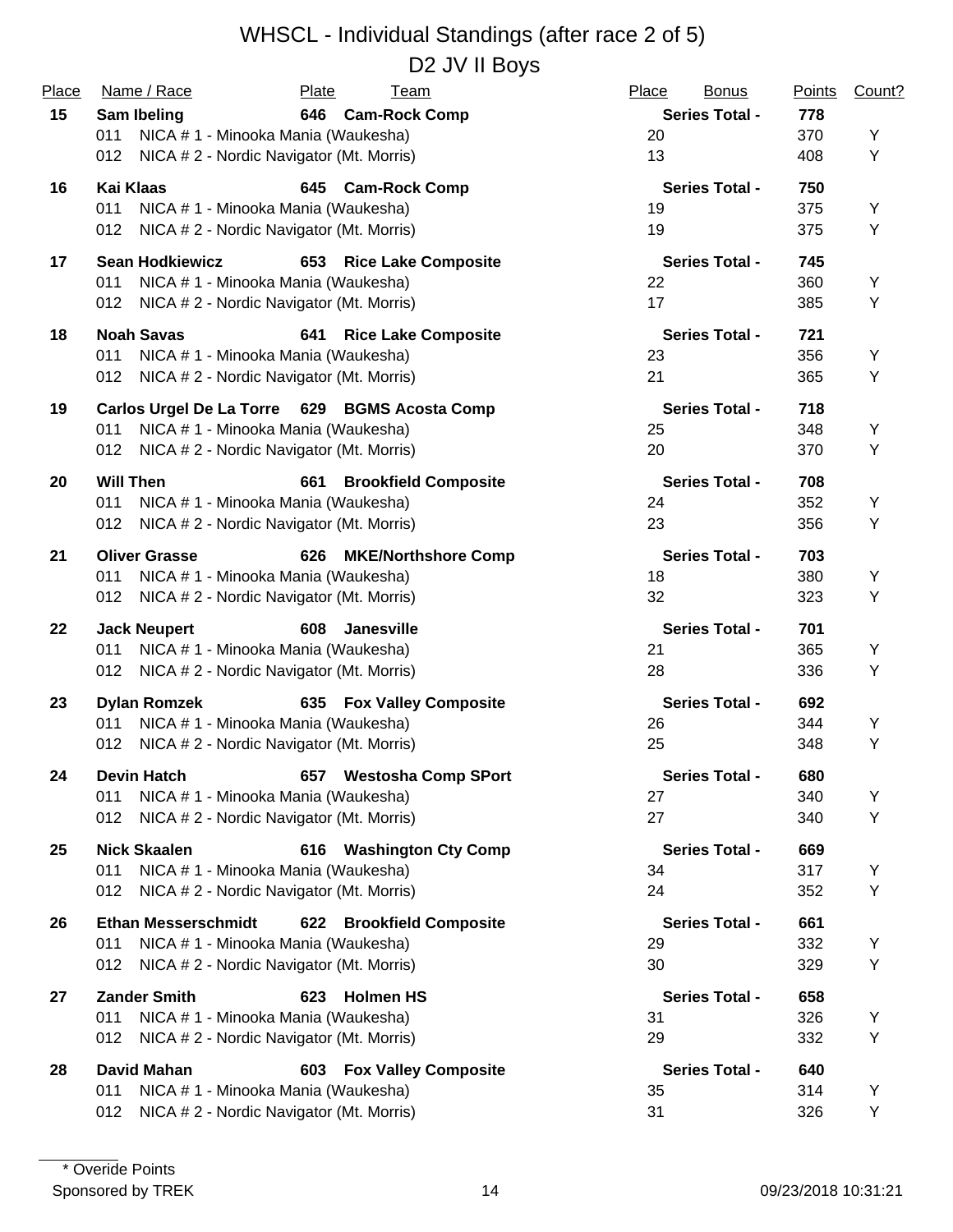| Place | Name / Race                                                        | Plate<br><u>Team</u>            | Place<br><b>Bonus</b> | <b>Points</b> | Count? |
|-------|--------------------------------------------------------------------|---------------------------------|-----------------------|---------------|--------|
| 29    | <b>Tanner Schultz</b>                                              | 668 West Bend West HS           | <b>Series Total -</b> | 628           |        |
|       | NICA # 1 - Minooka Mania (Waukesha)<br>011                         |                                 | 37                    | 308           | Υ      |
|       | NICA # 2 - Nordic Navigator (Mt. Morris)<br>012                    |                                 | 33                    | 320           | Y      |
| 30    | <b>Samuel Settersten</b>                                           | 652 Cambridge HS                | <b>Series Total -</b> | 610           |        |
|       | NICA # 1 - Minooka Mania (Waukesha)<br>011                         |                                 | 39                    | 304           | Y      |
|       | 012 NICA # 2 - Nordic Navigator (Mt. Morris)                       |                                 | 38                    | 306           | Υ      |
| 31    | <b>Frank Snyder</b>                                                | <b>662 Fox Valley Composite</b> | <b>Series Total -</b> | 606           |        |
|       | NICA # 1 - Minooka Mania (Waukesha)<br>011                         |                                 | 40                    | 302           | Y      |
|       | 012 NICA # 2 - Nordic Navigator (Mt. Morris)                       |                                 | 39                    | 304           | Υ      |
| 32    | <b>Ethan Komp</b>                                                  | 640 Rice Lake Composite         | <b>Series Total -</b> | 500           |        |
|       | 011 NICA # 1 - Minooka Mania (Waukesha)                            |                                 | 1                     | 500           | Υ      |
| 33    | <b>David Wettstein</b>                                             | 624 Holmen HS                   | <b>Series Total -</b> | 434           |        |
|       | 011 NICA # 1 - Minooka Mania (Waukesha)                            |                                 | 9                     | 434           | Y      |
|       |                                                                    | 639 Pewaukee MTB                | <b>Series Total -</b> |               |        |
| 33    | Jonathon Heinemann<br>012 NICA # 2 - Nordic Navigator (Mt. Morris) |                                 | 9                     | 434<br>434    | Y      |
|       |                                                                    |                                 |                       |               |        |
| 35    | <b>Mitchell Prange</b>                                             | 612 Central WI Comp             | <b>Series Total -</b> | 427           |        |
|       | 011 NICA # 1 - Minooka Mania (Waukesha)                            |                                 | 10                    | 427           | Y      |
| 36    | <b>Riley Mullen</b>                                                | 633 Fall Creek Comp             | <b>Series Total -</b> | 380           |        |
|       | 012 NICA # 2 - Nordic Navigator (Mt. Morris)                       |                                 | 18                    | 380           | Υ      |
| 37    | <b>Landon Manock</b>                                               | 659 LaCrosse Central HS         | <b>Series Total -</b> | 360           |        |
|       | 012 NICA # 2 - Nordic Navigator (Mt. Morris)                       |                                 | 22                    | 360           | Υ      |
| 38    | <b>Landon Sherman</b>                                              | 636 Janesville                  | <b>Series Total -</b> | 344           |        |
|       | 012 NICA # 2 - Nordic Navigator (Mt. Morris)                       |                                 | 26                    | 344           | Y      |
| 39    | Joseph Giorgianni                                                  | 672 Marquette Senior HS         | <b>Series Total -</b> | 336           |        |
|       | 011 NICA # 1 - Minooka Mania (Waukesha)                            |                                 | 28                    | 336           | Υ      |
| 40    | <b>Christian Spaeth</b>                                            |                                 | <b>Series Total -</b> | 329           |        |
|       | 011 NICA # 1 - Minooka Mania (Waukesha)                            | 617 Washington Cty Comp         | 30                    | 329           | Y      |
|       |                                                                    |                                 |                       |               |        |
| 41    | <b>Matthew Thomas</b>                                              | 630 Cedarburg MTB Team          | <b>Series Total -</b> | 323           |        |
|       | 011 NICA # 1 - Minooka Mania (Waukesha)                            |                                 | 32                    | 323           | Υ      |
| 42    | <b>Luke Larson</b>                                                 | 614 Sauk Prairie HS             | <b>Series Total -</b> | 320           |        |
|       | 011 NICA # 1 - Minooka Mania (Waukesha)                            |                                 | 33                    | 320           | Υ      |
| 43    | <b>Carson Lisowe</b>                                               | <b>634 Fox Valley Composite</b> | <b>Series Total -</b> | 317           |        |
|       | 012 NICA # 2 - Nordic Navigator (Mt. Morris)                       |                                 | 34                    | 317           | Y      |
| 44    | <b>Logan Gundry</b>                                                | 627 Fall Creek HS               | <b>Series Total -</b> | 314           |        |
|       | 012 NICA # 2 - Nordic Navigator (Mt. Morris)                       |                                 | 35                    | 314           | Υ      |
|       |                                                                    |                                 |                       |               |        |
| 45    | <b>Braeden Weix</b>                                                | 621 Sauk Prairie Comp           | <b>Series Total -</b> | 311           |        |
|       | 011 NICA #1 - Minooka Mania (Waukesha)                             |                                 | 36                    | 311           | Υ      |
| 45    | <b>Adam Stecker</b>                                                | 671 Sauk Prairie HS             | <b>Series Total -</b> | 311           |        |
|       | 012 NICA # 2 - Nordic Navigator (Mt. Morris)                       |                                 | 36                    | 311           | Y      |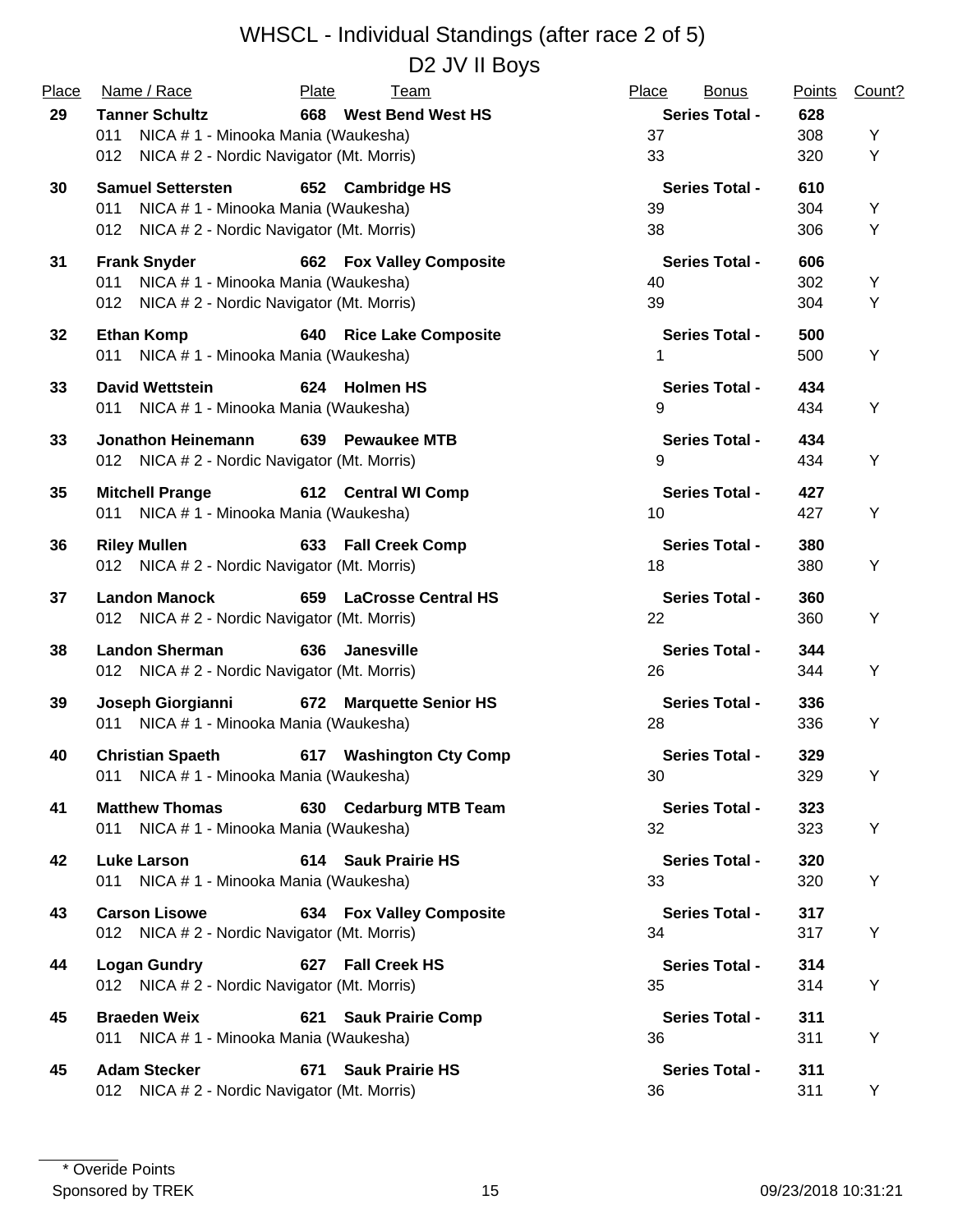| Place | Name / Race                                                            | Plate | Team                     | Place | <b>Bonus</b>          | Points     | Count? |
|-------|------------------------------------------------------------------------|-------|--------------------------|-------|-----------------------|------------|--------|
| 47    | <b>Larson Wells</b><br>NICA # 2 - Nordic Navigator (Mt. Morris)<br>012 |       | 677 Sauk Prairie Comp    | 37    | <b>Series Total -</b> | 308<br>308 | Y      |
| 48    | <b>Nathan Monday</b>                                                   |       | 613 Pewaukee MTB         |       | <b>Series Total -</b> | 306        |        |
| 49    | NICA # 1 - Minooka Mania (Waukesha)<br>011<br><b>Mack Fritz</b>        |       | 670 Fox Valley Composite | 38    | <b>Series Total -</b> | 306<br>302 | Y      |
|       | 012 NICA # 2 - Nordic Navigator (Mt. Morris)                           |       |                          | 40    |                       | 302        | Y      |
| 50    | Jaydyn Wilkerson                                                       |       | 665 MKE MTB Composite    |       | <b>Series Total -</b> | 300        |        |
|       | NICA # 1 - Minooka Mania (Waukesha)<br>011                             |       |                          | 41    |                       | 300        | Y      |
| 50    | Norval Almeyda                                                         |       | 673 MKE MTB Composite    |       | <b>Series Total -</b> | 300        |        |
|       | 012 NICA # 2 - Nordic Navigator (Mt. Morris)                           |       |                          | 41    |                       | 300        | Y      |
| 52    | Elijah Noah Wick                                                       |       | 663 MKE MTB Composite    |       | <b>Series Total -</b> | 298        |        |
|       | NICA # 1 - Minooka Mania (Waukesha)<br>011                             |       |                          | 42    |                       | 298        | Y      |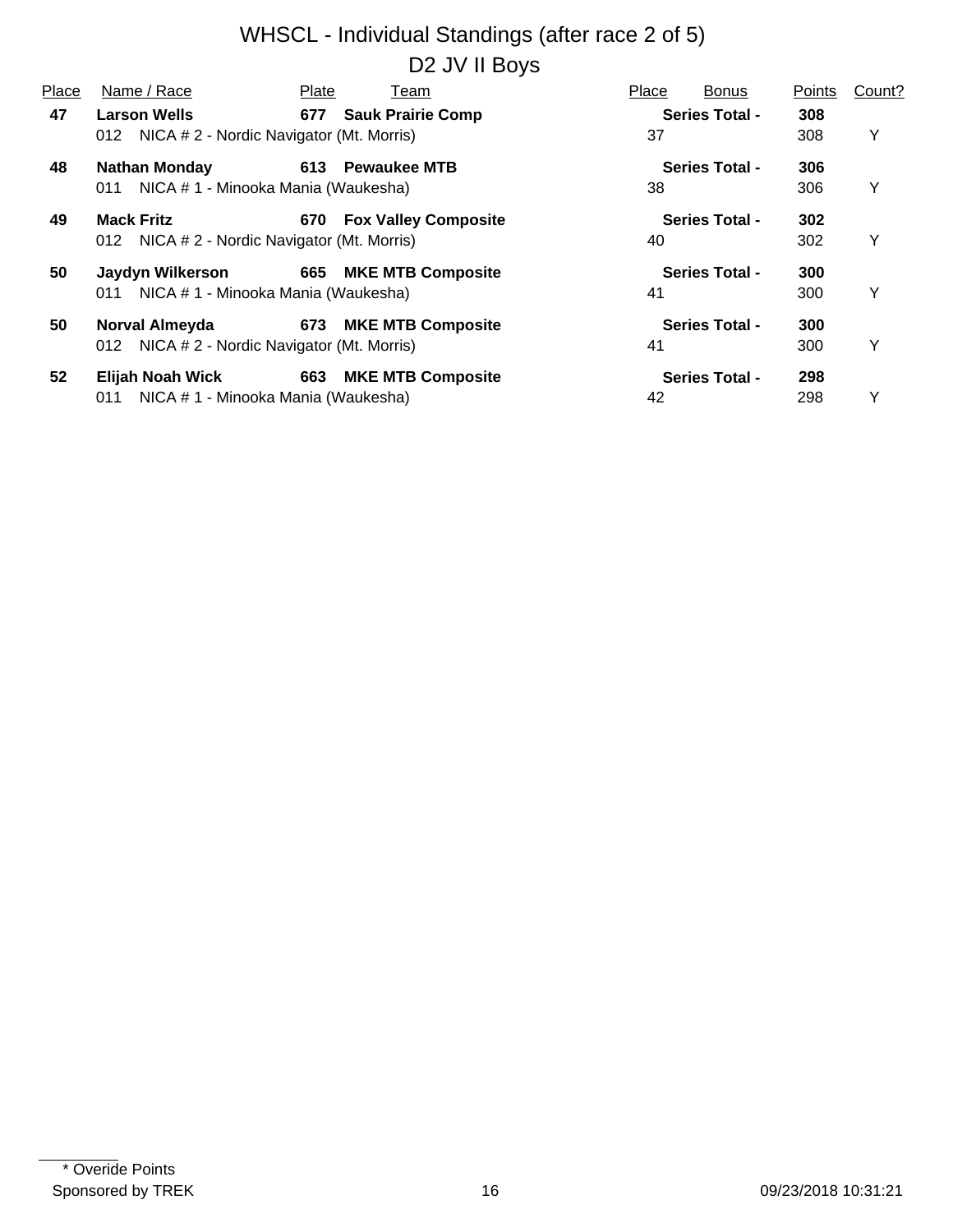| Place           | Name / Race                                     | Plate | <b>Team</b>                 | Place                 | <b>Bonus</b><br><b>Points</b> | Count? |
|-----------------|-------------------------------------------------|-------|-----------------------------|-----------------------|-------------------------------|--------|
|                 | 1 <sup>2</sup> Nicholas Bucciarelli             |       | 844 Shorewood Greyhounds    | <b>Series Total -</b> | 1,000                         |        |
|                 | NICA # 1 - Minooka Mania (Waukesha)<br>011      |       |                             | 1                     | 500                           | Υ      |
|                 | NICA # 2 - Nordic Navigator (Mt. Morris)<br>012 |       |                             | 1                     | 500                           | Υ      |
| $\mathbf{2}$    | <b>Raife Davies</b>                             | 840   | <b>Lake Mills HS</b>        | <b>Series Total -</b> | 962                           |        |
|                 | NICA # 1 - Minooka Mania (Waukesha)<br>011      |       |                             | 3                     | 481                           | Υ      |
|                 | NICA # 2 - Nordic Navigator (Mt. Morris)<br>012 |       |                             | 3                     | 481                           | Υ      |
| $\mathbf{3}$    | <b>Thomas Sizer</b>                             | 835   | <b>Eau Claire Mem HS</b>    | <b>Series Total -</b> | 954                           |        |
|                 | NICA # 1 - Minooka Mania (Waukesha)<br>011      |       |                             | 2                     | 490                           | Y      |
|                 | NICA # 2 - Nordic Navigator (Mt. Morris)<br>012 |       |                             | 5                     | 464                           | Υ      |
| 4               | <b>Isaac Johnson</b>                            | 845   | <b>Hmschl Ath Wksha Cty</b> | <b>Series Total -</b> | 946                           |        |
|                 | NICA # 1 - Minooka Mania (Waukesha)<br>011      |       |                             | 6                     | 456                           | Υ      |
|                 | NICA # 2 - Nordic Navigator (Mt. Morris)<br>012 |       |                             | $\overline{2}$        | 490                           | Υ      |
| $5\phantom{.0}$ | <b>Ellison Kotz</b>                             | 848   | <b>Eau Claire Mem HS</b>    | <b>Series Total -</b> | 944                           |        |
|                 | NICA # 1 - Minooka Mania (Waukesha)<br>011      |       |                             | 4                     | 472                           | Υ      |
|                 | NICA # 2 - Nordic Navigator (Mt. Morris)<br>012 |       |                             | 4                     | 472                           | Υ      |
| 6               | <b>Max Burdeen</b>                              | 818   | <b>Madison West HS</b>      | <b>Series Total -</b> | 891                           |        |
|                 | NICA # 1 - Minooka Mania (Waukesha)<br>011      |       |                             | 5                     | 464                           | Υ      |
|                 | NICA # 2 - Nordic Navigator (Mt. Morris)<br>012 |       |                             | 10                    | 427                           | Υ      |
| $\overline{7}$  | <b>Jake Shanks</b>                              |       | 834 Hmschl Ath Wksha Cty    | <b>Series Total -</b> | 889                           |        |
|                 | NICA # 1 - Minooka Mania (Waukesha)<br>011      |       |                             | 8                     | 441                           | Υ      |
|                 | NICA # 2 - Nordic Navigator (Mt. Morris)<br>012 |       |                             | $\overline{7}$        | 448                           | Υ      |
| 8               | <b>Dylan Maes</b>                               | 812   | <b>Madison West HS</b>      | <b>Series Total -</b> | 876                           |        |
|                 | NICA # 1 - Minooka Mania (Waukesha)<br>011      |       |                             | 11                    | 420                           | Υ      |
|                 | NICA # 2 - Nordic Navigator (Mt. Morris)<br>012 |       |                             | 6                     | 456                           | Υ      |
| 9               | <b>Kyle Griswold</b>                            | 827   | <b>Shorewood Greyhounds</b> | <b>Series Total -</b> | 875                           |        |
|                 | NICA # 1 - Minooka Mania (Waukesha)<br>011      |       |                             | 9                     | 434                           | Υ      |
|                 | NICA # 2 - Nordic Navigator (Mt. Morris)<br>012 |       |                             | 8                     | 441                           | Υ      |
| 10              | <b>Conner Perry</b>                             |       | 811 La Crosse Logan HS      | <b>Series Total -</b> | 868                           |        |
|                 | NICA # 1 - Minooka Mania (Waukesha)<br>011      |       |                             | $\overline{7}$        | 448                           | Υ      |
|                 | NICA # 2 - Nordic Navigator (Mt. Morris)<br>012 |       |                             | 11                    | 420                           | Υ      |
| 11              | <b>Stephen Esterle</b>                          | 821   | <b>Menomonee Falls HS</b>   | <b>Series Total -</b> | 828                           |        |
|                 | NICA # 1 - Minooka Mania (Waukesha)<br>011      |       |                             | 12                    | 414                           | Y      |
|                 | NICA # 2 - Nordic Navigator (Mt. Morris)<br>012 |       |                             | 12                    | 414                           | Y      |
| 12              | <b>Otto Ellison</b>                             | 842   | <b>Madison West HS</b>      | <b>Series Total -</b> | 786                           |        |
|                 | NICA # 1 - Minooka Mania (Waukesha)<br>011      |       |                             | 15                    | 396                           | Y      |
|                 | NICA # 2 - Nordic Navigator (Mt. Morris)<br>012 |       |                             | 16                    | 390                           | Υ      |
| 13              | <b>Kason Neinast</b>                            | 843   | <b>Marshfield</b>           | <b>Series Total -</b> | 777                           |        |
|                 | NICA # 1 - Minooka Mania (Waukesha)<br>011      |       |                             | 19                    | 375                           | Y      |
|                 | NICA # 2 - Nordic Navigator (Mt. Morris)<br>012 |       |                             | 14                    | 402                           | Υ      |
| 14              | <b>Preston Kern</b>                             | 841   | <b>Lake Mills HS</b>        | <b>Series Total -</b> | 766                           |        |
|                 | NICA # 1 - Minooka Mania (Waukesha)<br>011      |       |                             | 20                    | 370                           | Y      |
|                 | NICA # 2 - Nordic Navigator (Mt. Morris)<br>012 |       |                             | 15                    | 396                           | Υ      |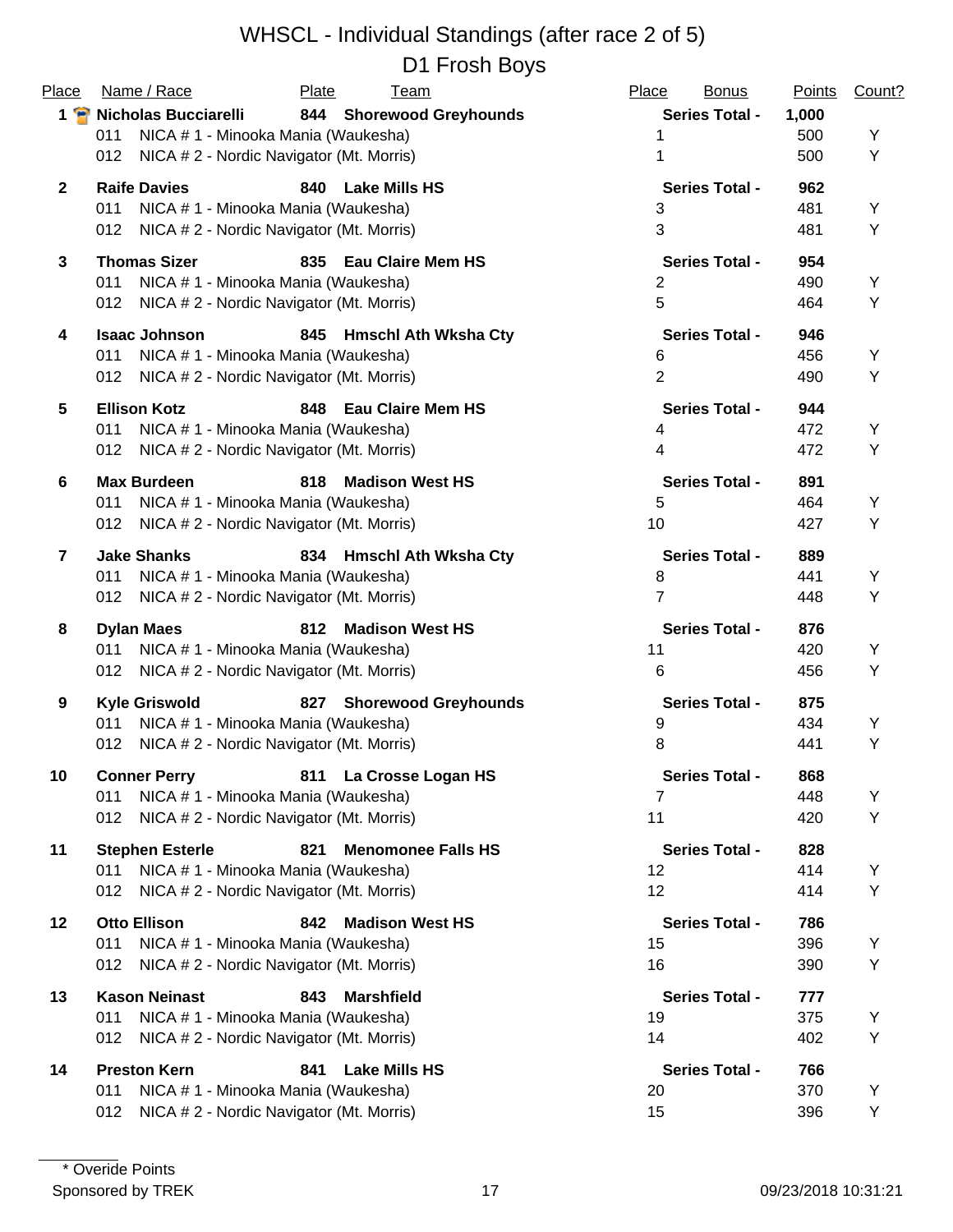| Place | Name / Race                                     | Plate<br><u>Team</u>             | Place<br><b>Bonus</b> | Points | Count? |
|-------|-------------------------------------------------|----------------------------------|-----------------------|--------|--------|
| 15    | Kenneth Iggulden                                | 839 Sun Prairie HS               | <b>Series Total -</b> | 765    |        |
|       | NICA # 1 - Minooka Mania (Waukesha)<br>011      |                                  | 16                    | 390    | Υ      |
|       | NICA # 2 - Nordic Navigator (Mt. Morris)<br>012 |                                  | 19                    | 375    | Υ      |
| 16    | <b>Cameron Bub</b>                              | 847 Sun Prairie HS               | <b>Series Total -</b> | 760    |        |
|       | NICA # 1 - Minooka Mania (Waukesha)<br>011      |                                  | 18                    | 380    | Υ      |
|       | 012 NICA # 2 - Nordic Navigator (Mt. Morris)    |                                  | 18                    | 380    | Υ      |
| 17    | <b>Weston Klein</b>                             | 800<br><b>Lake Mills HS</b>      | <b>Series Total -</b> | 735    |        |
|       | NICA # 1 - Minooka Mania (Waukesha)<br>011      |                                  | 21                    | 365    | Υ      |
|       | 012 NICA # 2 - Nordic Navigator (Mt. Morris)    |                                  | 20                    | 370    | Υ      |
| 18    | <b>Stanley Berry</b>                            | 830 Shorewood Greyhounds         | <b>Series Total -</b> | 712    |        |
|       | NICA # 1 - Minooka Mania (Waukesha)<br>011      |                                  | 22                    | 360    | Υ      |
|       | 012 NICA # 2 - Nordic Navigator (Mt. Morris)    |                                  | 24                    | 352    | Υ      |
| 19    | <b>Kyle Siefert</b>                             | 808<br><b>Rhinelander HS</b>     | <b>Series Total -</b> | 709    |        |
|       | NICA # 1 - Minooka Mania (Waukesha)<br>011      |                                  | 26                    | 344    | Υ      |
|       | 012 NICA # 2 - Nordic Navigator (Mt. Morris)    |                                  | 21                    | 365    | Υ      |
| 20    | <b>David Gorectke</b>                           | 833 Hmschl Ath Wksha Cty         | <b>Series Total -</b> | 704    |        |
|       | NICA # 1 - Minooka Mania (Waukesha)<br>011      |                                  | 25                    | 348    | Υ      |
|       | NICA # 2 - Nordic Navigator (Mt. Morris)<br>012 |                                  | 23                    | 356    | Υ      |
| 21    | <b>Siris Whitefeather</b>                       | 832 SPASH                        | <b>Series Total -</b> | 434    |        |
|       | 012 NICA # 2 - Nordic Navigator (Mt. Morris)    |                                  | 9                     | 434    | Υ      |
| 22    | <b>Charlie Yuroff</b>                           | <b>Madison West HS</b><br>817    | <b>Series Total -</b> | 427    |        |
|       | 011 NICA # 1 - Minooka Mania (Waukesha)         |                                  | 10                    | 427    | Υ      |
| 23    | <b>Isaac Gormley</b>                            | 846 Verona HS                    | <b>Series Total -</b> | 408    |        |
|       | 011 NICA # 1 - Minooka Mania (Waukesha)         |                                  | 13                    | 408    | Υ      |
| 23    | <b>Jack Volm</b>                                | 831<br><b>SPASH</b>              | <b>Series Total -</b> | 408    |        |
|       | 012 NICA # 2 - Nordic Navigator (Mt. Morris)    |                                  | 13                    | 408    | Υ      |
| 25    | <b>Tom Dolan</b>                                | 813<br><b>Madison West HS</b>    | <b>Series Total -</b> | 402    |        |
|       | 011 NICA # 1 - Minooka Mania (Waukesha)         |                                  | 14                    | 402    | Υ      |
| 26    | <b>Aidan Kilbourn</b>                           | 822 Menomonee Falls HS           | <b>Series Total -</b> | 385    |        |
|       | 012 NICA # 2 - Nordic Navigator (Mt. Morris)    |                                  | 17                    | 385    | Y      |
| 26    | <b>Rana Eitel</b>                               | 826 Shorewood Greyhounds         | <b>Series Total -</b> | 385    |        |
|       | 011 NICA # 1 - Minooka Mania (Waukesha)         |                                  | 17                    | 385    | Υ      |
| 28    | <b>Ash Weber</b>                                | <b>Madison West HS</b><br>802    | <b>Series Total -</b> | 360    |        |
|       | 012 NICA # 2 - Nordic Navigator (Mt. Morris)    |                                  | 22                    | 360    | Υ      |
| 29    | <b>Jonathan Haugstad</b>                        | 823 Menomonee Falls HS           | <b>Series Total -</b> | 356    |        |
|       | 011 NICA # 1 - Minooka Mania (Waukesha)         |                                  | 23                    | 356    | Y      |
| 30    | <b>Ryan Leahy</b>                               | 803<br><b>Menomonee Falls HS</b> | <b>Series Total -</b> | 352    |        |
|       | 011 NICA # 1 - Minooka Mania (Waukesha)         |                                  | 24                    | 352    | Υ      |
| 31    | Leo Prosen-Oldani                               | 828 Shorewood Greyhounds         | <b>Series Total -</b> | 340    |        |
|       | NICA # 1 - Minooka Mania (Waukesha)<br>011      |                                  | 27                    | 340    | Y      |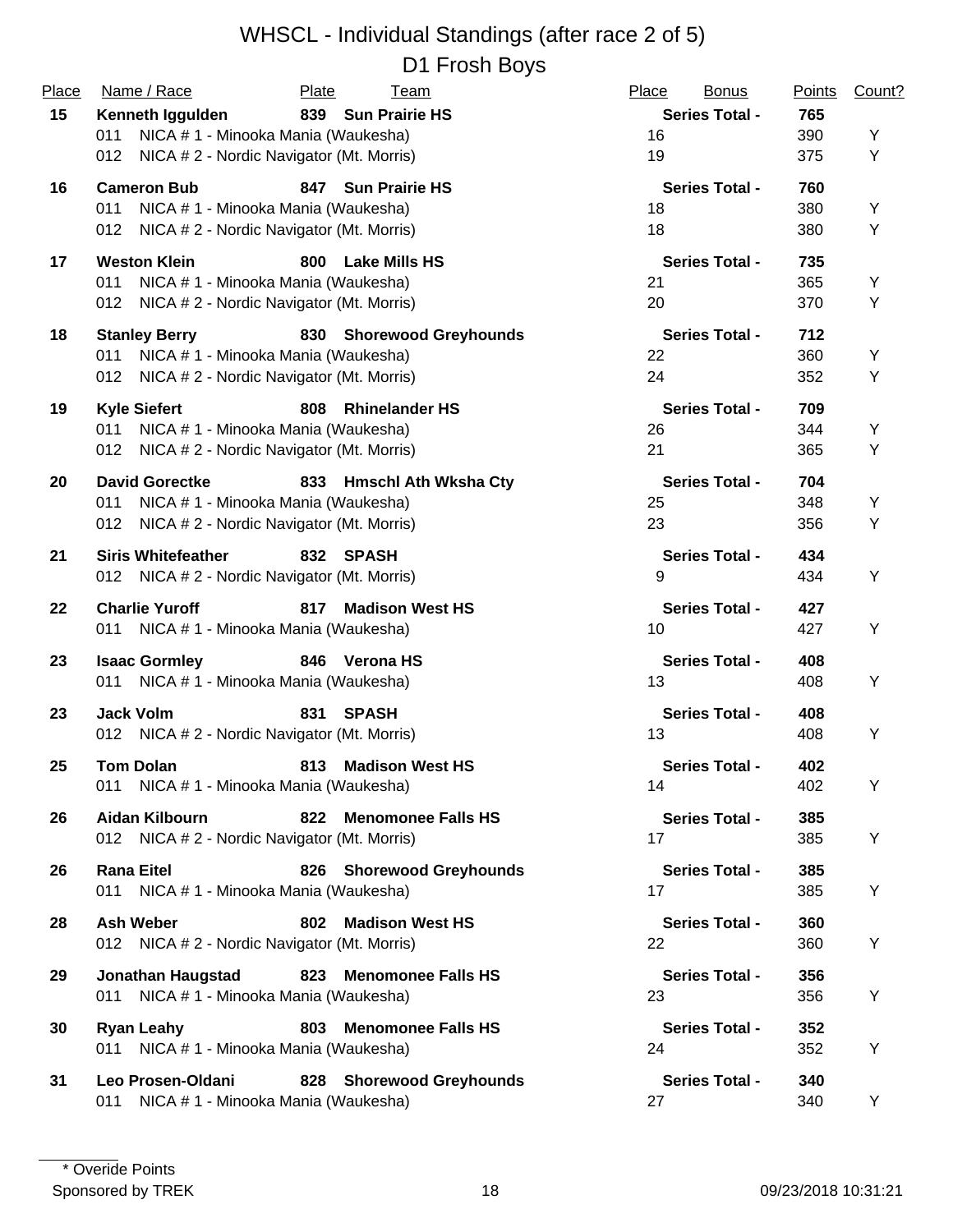| Place | Name / Race                             | Plate | Team                     | Place | <b>Bonus</b>          | Points | Count? |
|-------|-----------------------------------------|-------|--------------------------|-------|-----------------------|--------|--------|
| - 32  | Pramana Saldin                          |       | 805 Shorewood Greyhounds |       | <b>Series Total -</b> | 336    |        |
|       | 011 NICA # 1 - Minooka Mania (Waukesha) |       |                          | 28    |                       | 336    |        |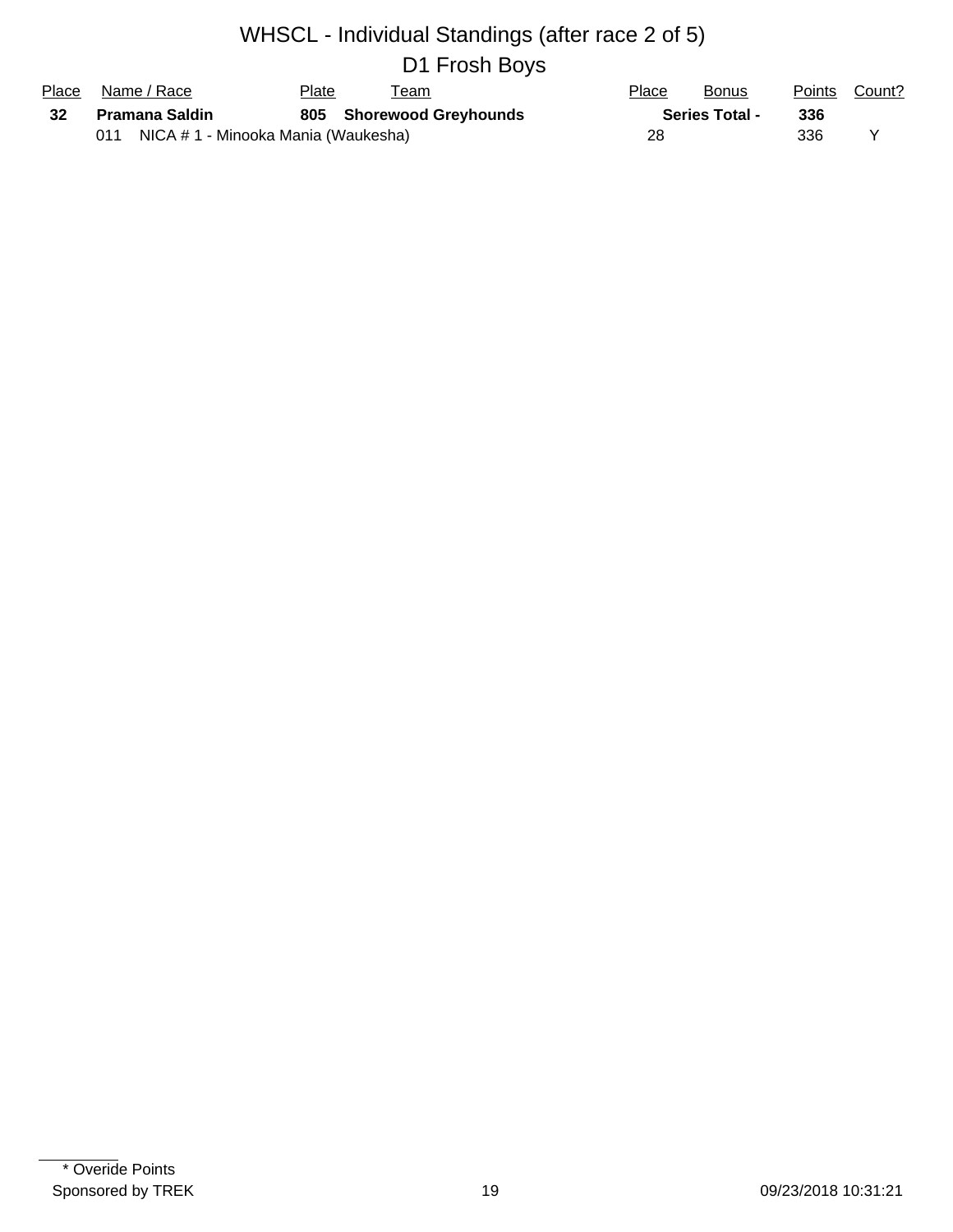| Place          | Name / Race                | Plate<br><b>Team</b>                     | Place<br><b>Bonus</b> | <b>Points</b> | Count? |
|----------------|----------------------------|------------------------------------------|-----------------------|---------------|--------|
| $1$ $\bullet$  | <b>Jakob Craig</b>         | 944 Rhinelander NW Comp                  | <b>Series Total -</b> | 1,000         |        |
|                | 011                        | NICA # 1 - Minooka Mania (Waukesha)      |                       | 500           | Υ      |
|                | 012                        | NICA # 2 - Nordic Navigator (Mt. Morris) |                       | 500           | Υ      |
| $\mathbf{2}$   | <b>Therin Smith</b>        | 941<br><b>LaCrosse Central HS</b>        | <b>Series Total -</b> | 971           |        |
|                | 011                        | NICA # 1 - Minooka Mania (Waukesha)      | 3                     | 481           | Υ      |
|                | 012                        | NICA # 2 - Nordic Navigator (Mt. Morris) | $\overline{2}$        | 490           | Υ      |
| 3              | <b>Kade Carlson</b>        | <b>Hayward HS</b><br>949                 | <b>Series Total -</b> | 945           |        |
|                | 011                        | NICA # 1 - Minooka Mania (Waukesha)      | 5                     | 464           | Y      |
|                | 012                        | NICA # 2 - Nordic Navigator (Mt. Morris) | $\mathbf{3}$          | 481           | Υ      |
| 4              | <b>Drake Marks</b>         | <b>Hayward HS</b><br>934                 | <b>Series Total -</b> | 936           |        |
|                | 011                        | NICA # 1 - Minooka Mania (Waukesha)      | 4                     | 472           | Υ      |
|                | 012                        | NICA # 2 - Nordic Navigator (Mt. Morris) | 5                     | 464           | Υ      |
| 5              | <b>Riley Wrightsman</b>    | 943 MKE MTB Composite                    | <b>Series Total -</b> | 920           |        |
|                | 011                        | NICA # 1 - Minooka Mania (Waukesha)      | 7                     | 448           | Y      |
|                | 012                        | NICA # 2 - Nordic Navigator (Mt. Morris) | 4                     | 472           | Υ      |
| 6              | <b>Jackson Hankes</b>      | 937<br>Janesville                        | <b>Series Total -</b> | 912           |        |
|                | 011                        | NICA # 1 - Minooka Mania (Waukesha)      | 6                     | 456           | Y      |
|                | 012                        | NICA # 2 - Nordic Navigator (Mt. Morris) | 6                     | 456           | Υ      |
| $\overline{7}$ | <b>Alex Martin</b>         | 950 Westosha Comp NPier                  | <b>Series Total -</b> | 889           |        |
|                | 011                        | NICA # 1 - Minooka Mania (Waukesha)      | 8                     | 441           | Υ      |
|                | 012                        | NICA # 2 - Nordic Navigator (Mt. Morris) | $\overline{7}$        | 448           | Υ      |
| 8              | <b>Gavin Wateski</b>       | 948<br><b>Holmen HS</b>                  | <b>Series Total -</b> | 875           |        |
|                | 011                        | NICA # 1 - Minooka Mania (Waukesha)      | 9                     | 434           | Y      |
|                | 012                        | NICA # 2 - Nordic Navigator (Mt. Morris) | 8                     | 441           | Υ      |
| 9              | <b>Connor Buchanan</b>     | 970 Westosha Comp SPort                  | <b>Series Total -</b> | 847           |        |
|                | 011                        | NICA # 1 - Minooka Mania (Waukesha)      | 11                    | 420           | Υ      |
|                | 012                        | NICA # 2 - Nordic Navigator (Mt. Morris) | 10                    | 427           | Y      |
| 10             | <b>Owen Buske</b>          | 930 Madison East HS                      | Series Total -        | 842           |        |
|                | 011                        | NICA # 1 - Minooka Mania (Waukesha)      | 13                    | 408           | Y      |
|                | 012                        | NICA # 2 - Nordic Navigator (Mt. Morris) | 9                     | 434           | Y      |
| 11             | <b>Caleb Garner</b>        | 903 Green Bay Composite                  | <b>Series Total -</b> | 822           |        |
|                | 011                        | NICA # 1 - Minooka Mania (Waukesha)      | 14                    | 402           | Y      |
|                | 012                        | NICA # 2 - Nordic Navigator (Mt. Morris) | 11                    | 420           | Υ      |
| 12             | <b>Michael Spangenberg</b> | 945 West Bend West HS                    | <b>Series Total -</b> | 816           |        |
|                | 011                        | NICA # 1 - Minooka Mania (Waukesha)      | 12                    | 414           | Y      |
|                | 012                        | NICA # 2 - Nordic Navigator (Mt. Morris) | 14                    | 402           | Υ      |
| 13             | <b>Parker Faust</b>        | Wausau East<br>918                       | <b>Series Total -</b> | 793           |        |
|                | 011                        | NICA # 1 - Minooka Mania (Waukesha)      | 17                    | 385           | Y      |
|                | 012                        | NICA # 2 - Nordic Navigator (Mt. Morris) | 13                    | 408           | Υ      |
| 14             | <b>Ryan Paupore</b>        | <b>Westosha Comp SPort</b><br>951        | <b>Series Total -</b> | 775           |        |
|                | 011                        | NICA # 1 - Minooka Mania (Waukesha)      | 16                    | 390           | Y      |
|                | 012                        | NICA # 2 - Nordic Navigator (Mt. Morris) | 17                    | 385           | Υ      |
|                |                            |                                          |                       |               |        |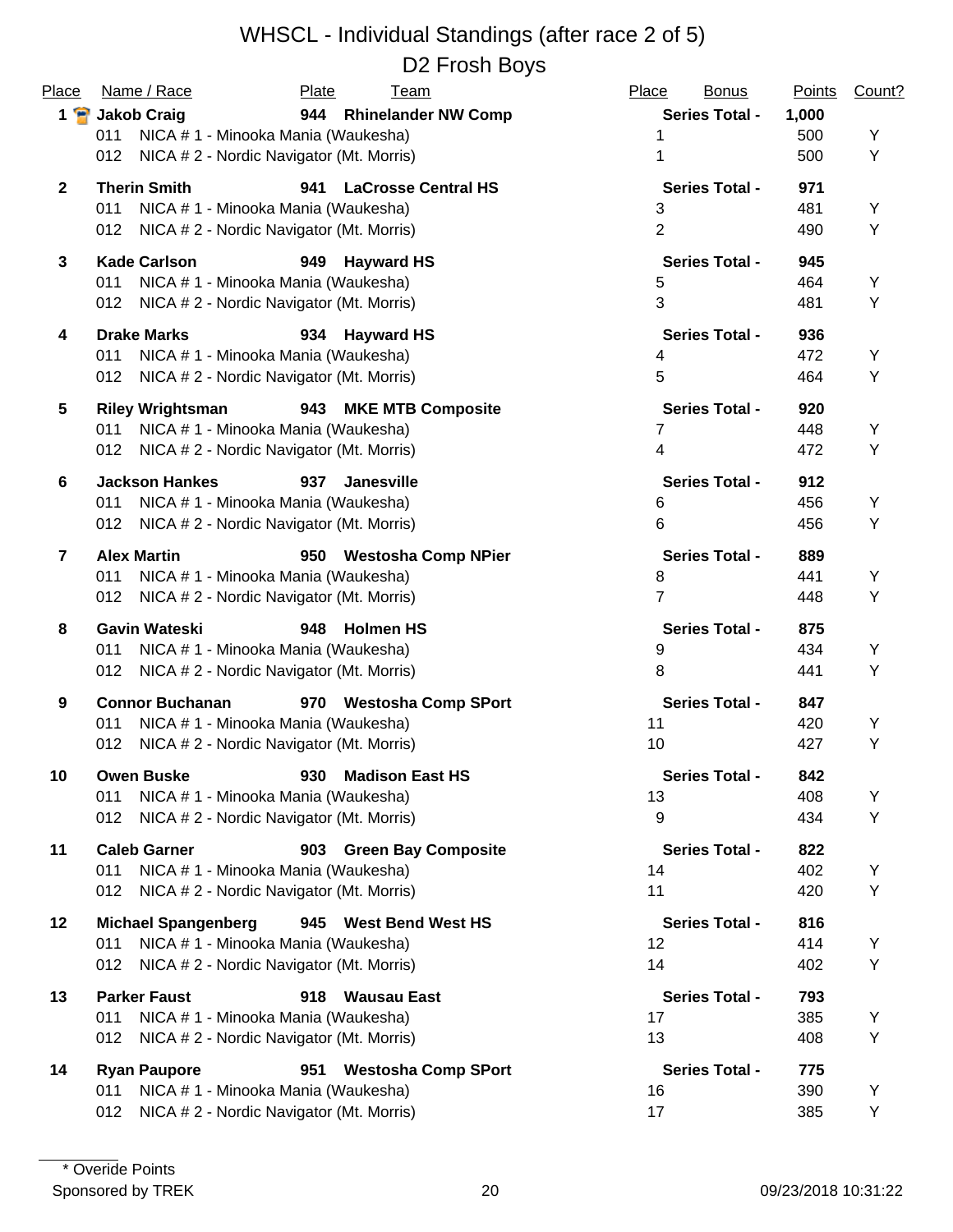| Place | Name / Race                                                           | Plate<br><u>Team</u>              | Place<br><b>Bonus</b> | <b>Points</b> | Count? |
|-------|-----------------------------------------------------------------------|-----------------------------------|-----------------------|---------------|--------|
| 15    | <b>Rabe Oeltjen</b>                                                   | 940 LaCrosse Central HS           | <b>Series Total -</b> | 770           |        |
|       | NICA # 1 - Minooka Mania (Waukesha)<br>011                            |                                   | 23                    | 356           | Υ      |
|       | NICA # 2 - Nordic Navigator (Mt. Morris)<br>012                       |                                   | 12                    | 414           | Y      |
| 16    | <b>Anthony Wagner</b>                                                 | 908 LaCrosse Central HS           | <b>Series Total -</b> | 766           |        |
|       | 011<br>NICA # 1 - Minooka Mania (Waukesha)                            |                                   | 20                    | 370           | Υ      |
|       | 012<br>NICA # 2 - Nordic Navigator (Mt. Morris)                       |                                   | 15                    | 396           | Υ      |
|       |                                                                       |                                   |                       |               |        |
| 17    | <b>Nicholas Jarman</b>                                                | 942 LaCrosse Central HS           | <b>Series Total -</b> | 765           |        |
|       | NICA # 1 - Minooka Mania (Waukesha)<br>011                            |                                   | 19                    | 375           | Y      |
|       | NICA # 2 - Nordic Navigator (Mt. Morris)<br>012                       |                                   | 16                    | 390           | Υ      |
| 18    | <b>Brogan Ashworth</b>                                                | 915 Sauk Prairie HS               | <b>Series Total -</b> | 701           |        |
|       | 011<br>NICA # 1 - Minooka Mania (Waukesha)                            |                                   | 31                    | 326           | Υ      |
|       | NICA # 2 - Nordic Navigator (Mt. Morris)<br>012                       |                                   | 19                    | 375           | Υ      |
|       |                                                                       |                                   |                       |               |        |
| 19    | <b>William Krueger</b>                                                | 910 MKE MTB Composite             | <b>Series Total -</b> | 700           |        |
|       | 011<br>NICA # 1 - Minooka Mania (Waukesha)                            |                                   | 27                    | 340           | Υ      |
|       | NICA # 2 - Nordic Navigator (Mt. Morris)<br>012                       |                                   | 22                    | 360           | Υ      |
| 20    | <b>Tony McArthur</b>                                                  | 960 West Bend West HS             | <b>Series Total -</b> | 697           |        |
|       | NICA # 1 - Minooka Mania (Waukesha)<br>011                            |                                   | 29                    | 332           | Υ      |
|       | NICA # 2 - Nordic Navigator (Mt. Morris)<br>012                       |                                   | 21                    | 365           | Υ      |
|       |                                                                       |                                   |                       |               |        |
| 21    | <b>Luka Towne</b>                                                     | 917 Verona Composite              | <b>Series Total -</b> | 688           |        |
|       | NICA # 1 - Minooka Mania (Waukesha)<br>011                            |                                   | 26                    | 344           | Υ      |
|       | NICA # 2 - Nordic Navigator (Mt. Morris)<br>012                       |                                   | 26                    | 344           | Υ      |
| 22    | <b>Riley Mortvedt</b>                                                 | <b>Blackhawk Composite</b><br>901 | <b>Series Total -</b> | 676           |        |
|       | NICA # 1 - Minooka Mania (Waukesha)<br>011                            |                                   | 33                    | 320           | Υ      |
|       | NICA # 2 - Nordic Navigator (Mt. Morris)<br>012                       |                                   | 23                    | 356           | Υ      |
| 23    |                                                                       |                                   | <b>Series Total -</b> | 663           |        |
|       | <b>Wesley Rybarczyk</b><br>NICA # 1 - Minooka Mania (Waukesha)<br>011 | 931 Sauk Prairie Comp             | 32                    | 323           | Υ      |
|       | NICA # 2 - Nordic Navigator (Mt. Morris)<br>012                       |                                   | 27                    | 340           | Υ      |
|       |                                                                       |                                   |                       |               |        |
| 24    | <b>Travis Senft</b>                                                   | 924 Westosha Comp                 | <b>Series Total -</b> | 662           |        |
|       | NICA # 1 - Minooka Mania (Waukesha)<br>011                            |                                   | 35                    | 314           | Y      |
|       | 012<br>NICA # 2 - Nordic Navigator (Mt. Morris)                       |                                   | 25                    | 348           | Y      |
| 25    | <b>Rj</b> Goldberg                                                    | 919 Washington Cty Comp           | <b>Series Total -</b> | 660           |        |
|       | NICA # 1 - Minooka Mania (Waukesha)<br>011                            |                                   | 37                    | 308           | Υ      |
|       | 012<br>NICA # 2 - Nordic Navigator (Mt. Morris)                       |                                   | 24                    | 352           | Υ      |
|       |                                                                       |                                   |                       |               |        |
| 26    | <b>Xander Enright</b>                                                 | 923 Westosha Comp                 | <b>Series Total -</b> | 633           |        |
|       | 011<br>NICA # 1 - Minooka Mania (Waukesha)                            |                                   | 39                    | 304           | Y      |
|       | NICA # 2 - Nordic Navigator (Mt. Morris)<br>012                       |                                   | 30                    | 329           | Υ      |
| 27    | <b>Hamilton Reinbold</b>                                              | <b>MKE MTB Composite</b><br>976   | <b>Series Total -</b> | 630           |        |
|       | NICA # 1 - Minooka Mania (Waukesha)<br>011                            |                                   | 42                    | 298           | Y      |
|       | NICA # 2 - Nordic Navigator (Mt. Morris)<br>012                       |                                   | 29                    | 332           | Υ      |
|       |                                                                       |                                   |                       |               |        |
| 28    | <b>Silas Harris-Coleman</b>                                           | 978 MKE MTB Composite             | <b>Series Total -</b> | 626           |        |
|       | NICA # 1 - Minooka Mania (Waukesha)<br>011                            |                                   | 41                    | 300           | Y      |
|       | NICA #2 - Nordic Navigator (Mt. Morris)<br>012                        |                                   | 31                    | 326           | Υ      |
|       |                                                                       |                                   |                       |               |        |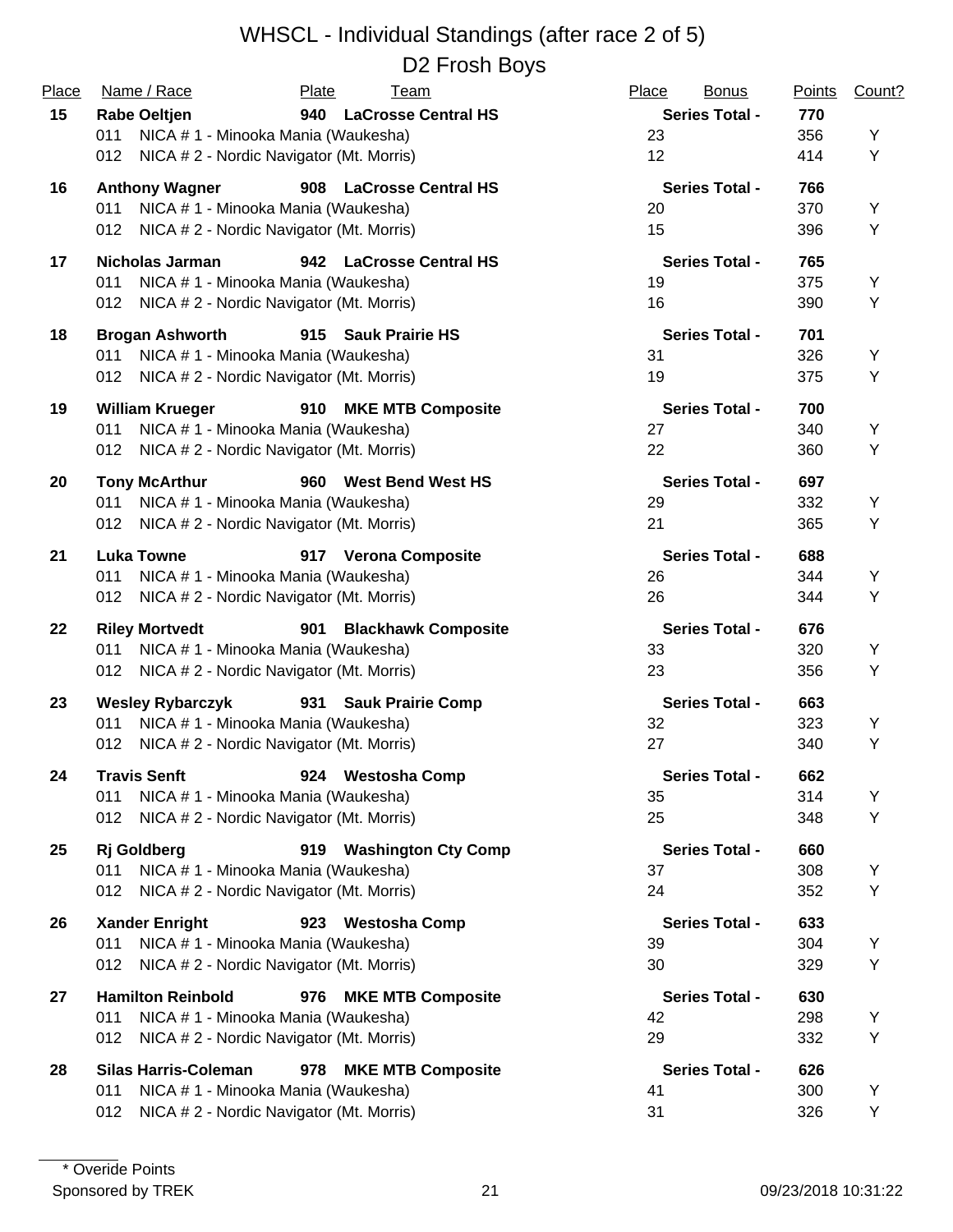| Place | Name / Race                                                             | Plate<br>Team                                  | Place<br><b>Bonus</b>       | <b>Points</b> | Count? |
|-------|-------------------------------------------------------------------------|------------------------------------------------|-----------------------------|---------------|--------|
| 29    | <b>Samuel Moore</b>                                                     | 975 Fox Valley Composite                       | <b>Series Total -</b>       | 615           |        |
|       | NICA # 1 - Minooka Mania (Waukesha)<br>011                              |                                                | 45                          | 292           | Υ      |
|       | 012 NICA # 2 - Nordic Navigator (Mt. Morris)                            |                                                | 32                          | 323           | Υ      |
| 30    | <b>Liam Strong</b>                                                      | 933 Onalaska HS                                | <b>Series Total -</b>       | 614           |        |
|       | 011 NICA # 1 - Minooka Mania (Waukesha)                                 |                                                | 44                          | 294           | Y      |
|       | 012 NICA # 2 - Nordic Navigator (Mt. Morris)                            |                                                | 33                          | 320           | Υ      |
| 31    | <b>Nathaniel Osborne</b>                                                | 947 Brookfield Composite                       | <b>Series Total -</b>       | 490           |        |
|       | 011 NICA # 1 - Minooka Mania (Waukesha)                                 |                                                | 2                           | 490           | Υ      |
| 32    | Jura Gerlach                                                            | 939 Lake Ctry Composite                        | <b>Series Total -</b>       | 427           |        |
|       | 011 NICA # 1 - Minooka Mania (Waukesha)                                 |                                                | 10                          | 427           | Υ      |
| 33    | <b>Sawyer Bussey</b>                                                    | 946 Washington Cty Comp                        | <b>Series Total -</b>       | 396           |        |
|       | 011 NICA # 1 - Minooka Mania (Waukesha)                                 |                                                | 15                          | 396           | Υ      |
| 34    | <b>Thomas Breit</b>                                                     | 932 Onalaska HS                                | <b>Series Total -</b>       | 380           |        |
|       | 011 NICA # 1 - Minooka Mania (Waukesha)                                 |                                                | 18                          | 380           | Y      |
| 34    | <b>Nick Duke</b>                                                        | 925 Westosha Comp                              | <b>Series Total -</b>       | 380           |        |
|       | 012 NICA # 2 - Nordic Navigator (Mt. Morris)                            |                                                | 18                          | 380           | Υ      |
| 36    | <b>Silas Cobb</b>                                                       | 952 La Crosse Composite                        | <b>Series Total -</b>       | 370           |        |
|       | 012 NICA # 2 - Nordic Navigator (Mt. Morris)                            |                                                | 20                          | 370           | Υ      |
| 37    | <b>Sam Strohl</b>                                                       | 936 Ozaukee Composite                          | <b>Series Total -</b>       | 365           |        |
|       | 011 NICA # 1 - Minooka Mania (Waukesha)                                 |                                                | 21                          | 365           | Υ      |
| 38    | Elijah Zempel                                                           | 926 Cam-Rock Comp                              | <b>Series Total -</b>       | 360           |        |
|       | 011 NICA # 1 - Minooka Mania (Waukesha)                                 |                                                | 22                          | 360           | Υ      |
| 39    |                                                                         | Lucca Spicuzza-Pesicek 938 Lake Ctry Composite | <b>Series Total -</b>       | 352           |        |
|       | 011 NICA # 1 - Minooka Mania (Waukesha)                                 |                                                | 24                          | 352           | Υ      |
| 40    | <b>Ean Dalton</b>                                                       | 906 Janesville                                 | <b>Series Total -</b>       | 348           |        |
|       | 011 NICA # 1 - Minooka Mania (Waukesha)                                 |                                                | 25                          | 348           | Y      |
| 41    | <b>Seth Fink</b>                                                        | 904 Green Bay Composite                        | <b>Series Total -</b>       | 336           |        |
|       | 011<br>NICA # 1 - Minooka Mania (Waukesha)                              |                                                | 28                          | 336           | Υ      |
| 41    | <b>Christian Randolph</b>                                               | 964 Westosha Comp                              | <b>Series Total -</b>       | 336           |        |
|       | 012 NICA # 2 - Nordic Navigator (Mt. Morris)                            |                                                | 28                          | 336           | Y      |
| 43    | <b>Ryan Gierhart</b>                                                    | 916 Verona Composite                           | <b>Series Total -</b>       | 329           |        |
|       | 011 NICA # 1 - Minooka Mania (Waukesha)                                 |                                                | 30                          | 329           | Υ      |
| 44    | <b>Tristan Sohr</b>                                                     | 953 Ozaukee Composite                          | <b>Series Total -</b>       | 317           |        |
|       | 011 NICA # 1 - Minooka Mania (Waukesha)                                 |                                                | 34                          | 317           | Υ      |
|       |                                                                         |                                                |                             |               |        |
| 45    | <b>Mitchell Teunissen</b><br>NICA # 1 - Minooka Mania (Waukesha)<br>011 | 954 Ozaukee Composite                          | <b>Series Total -</b><br>36 | 311<br>311    | Υ      |
|       |                                                                         |                                                |                             |               |        |
| 46    | <b>Ryan Quackenboss</b>                                                 | 909 LaCrosse Central HS                        | <b>Series Total -</b>       | 306           |        |
|       | NICA # 1 - Minooka Mania (Waukesha)<br>011                              |                                                | 38                          | 306           | Y      |